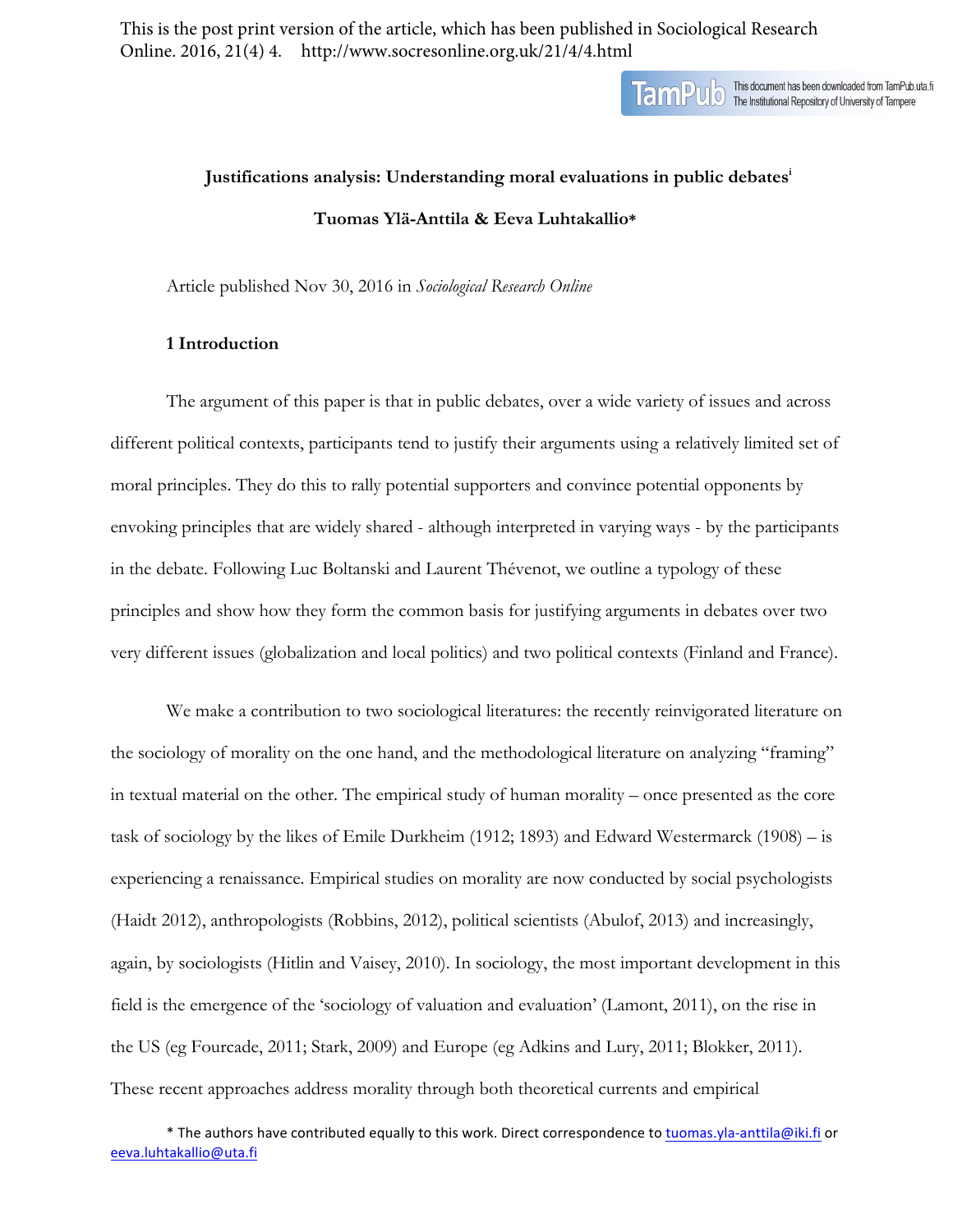phenomena topical today, and connect the traditional sociological conceptions of morality to e.g. questions of justice, the world society, risk, work and family, economics, or the body (see Hitlin and Vaisey 2010).

Perhaps the most important discursive field where competing moral evaluations are presented in modern democracies is the mass media. Opposing political parties, interest groups, social movements and other political actors present competing claims, and justify them based on a set of moral principles. The participants in public debate need to provide legitimate answers for questions like "why is the problem you are addressing important" and "how does the solution you propose contribute to the common good", in short, justifications for their claims. The growing literature on moral sociology, however, has hardly looked at media texts, let alone presented a framework for systematically analyzing the use of moral principles of evaluation in the public sphere. Developing such methods is the aim of this paper.

The literature on the methodology of text analysis, on the other hand, has remained rather superficial with regard to the moral content in media texts. The concept most widely used for analyzing the grounds given for political claims in the public sphere is that of a "frame". Much work in sociology, political science and media studies has looked at how political actors frame their claims (Kriesi et al. 2012, 237-; Koopmans & Statham 2010; Entman 1995). In this literature "moral frames", if present at all, play a marginal role. For example, according to one widely used definition, a moral frame is one that 'contains a moral message or makes a reference to morality, God and other religious tenets' (Neuman et al., 1992). Neuman et al. contrast moral frames with four other kinds of frames, namely, economic, responsibility, human interest and conflict frames. Studies using their framework tend to systematically find that moral frames are the least common kind, even when the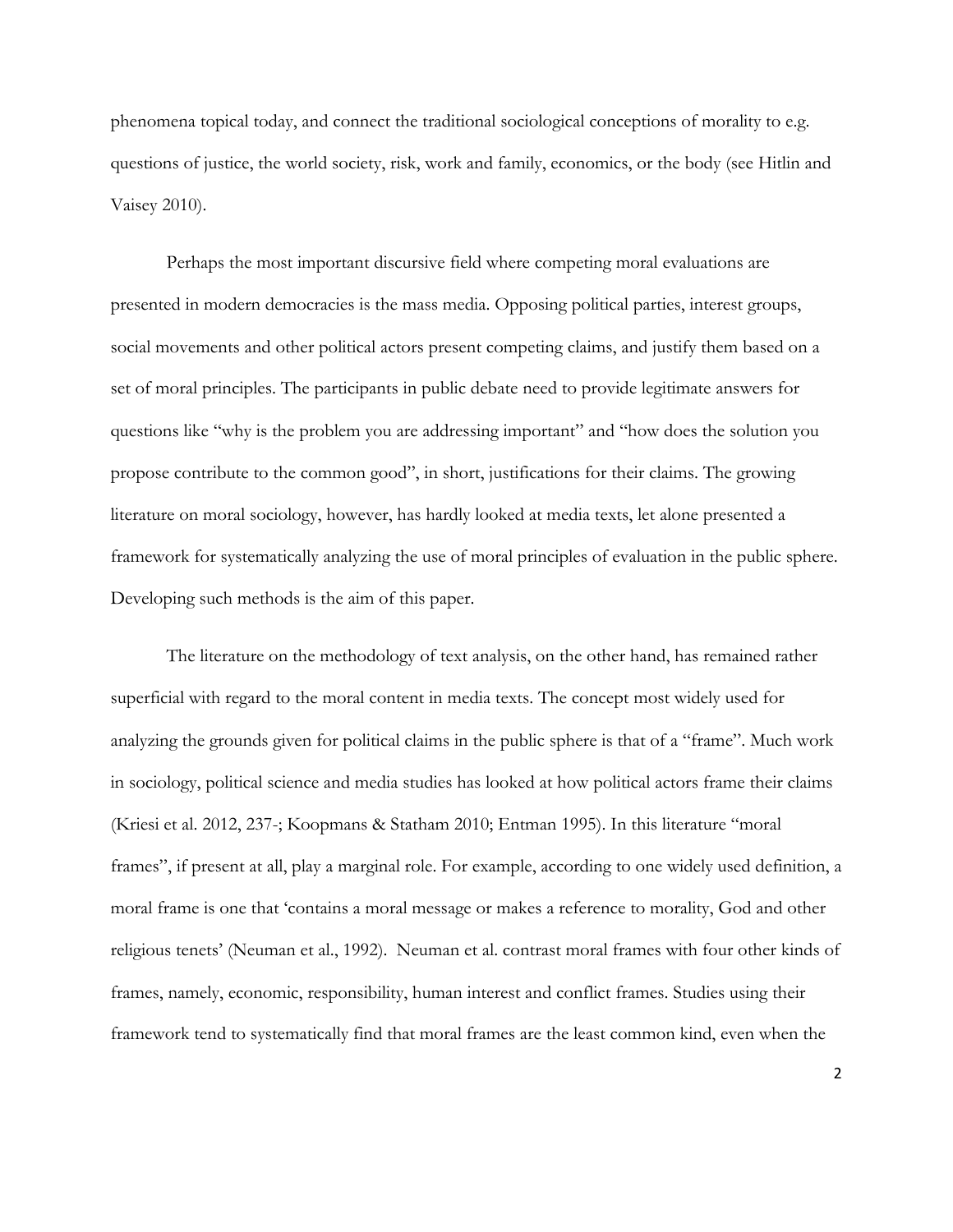topic of the debate analysed is one that could intuitively be thought of as "morally sensitive", such as asylum seekers or climate change (d'Haenens and de Lange, 2001; Dirikx and Gelders, 2010).

To arrive at a broader understanding of the moral content in public debates that contributes to the development of the sociology of morality, we draw on a foundational text in the field, *De la justification* by Luc Boltanski and Laurent Thévenot (1991). Following Boltanski and Thévenot, we argue that justifying a claim, say, in economic terms, also amounts to taking a moral stand. To say that policy option A should be chosen over B because it is more beneficial in economic terms is not just a neutral, practical statement (or a practical way of "framing" the claim). It amounts to taking the moral stand that *money is a relevant measure of worth* and ought to be *priviledged* when policies are evaluated.

This becomes especially evident in situations when monetary gain/loss is juxtaposed with some other measure of worth, such as equality. Some participants in a debate may argue that economic considerations should come first, while others may take the stand that equality, for example, in education or healthcare ought to be prioritized no matter what the cost in economic terms. This kind of conflict between economically justified arguments and those using equality justifications is, indeed, a moral conflict.

In this paper, we propose an analytical framework, Justifications Analysis (JA), that bridges the literatures on moral sociology on the one hand and "framing" political claims in the public sphere on the other. The need to work at the intersection of these two literatures arose during conversations we had while working on two independent studies, one on the globalization debate in the mass media in Finland (Ylä-Anttila 2010), and the other on local political disputes in France and Finland (Luhtakallio 2012). We were struck by the similarity of justificatory repertoires in these two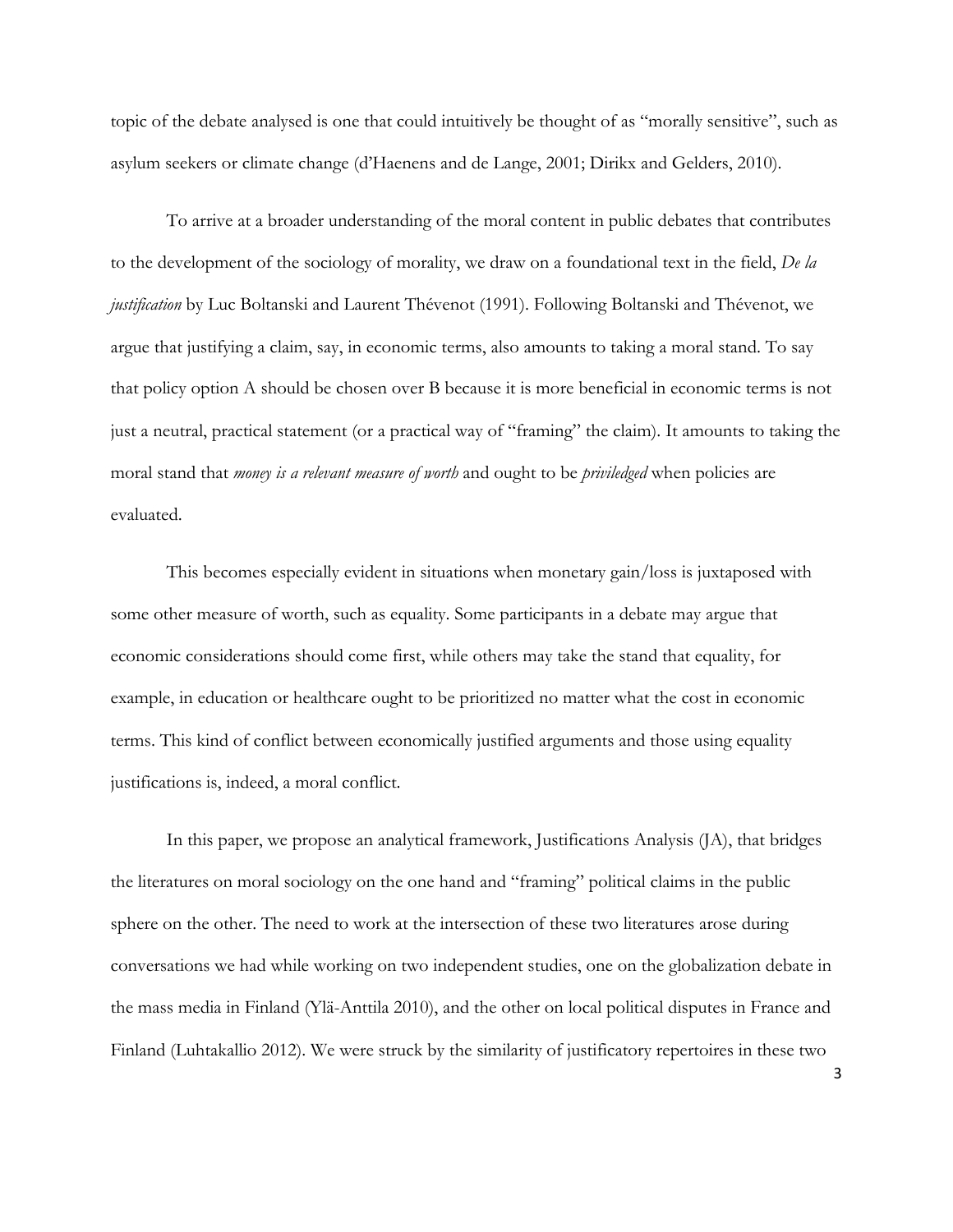very different issue fields and two political contexts. Differences, of course, existed, but it became clear they could be fruitfully understood in a broader framework of underlying similarities. That is, the differences were about combining and interpreting the same principles, rather than differences that would render the two issue fields and political contexts incommensurable. Inspired by these observations, we proceeded to organize a series of international workshops with the research group led by one of the two original developers of Justification Theory, Laurent Thévenot. The result of these workshops was the operationalization of our sociological intuition into the systematic analytical framework presented in this paper (see also Luhtakallio & Ylä-Anttila 2011).

The paper proceeds as follows. First, we present the typology of moral justifications proposed by Boltanski and Thévenot and show how it can be operationalized to systematically analyze political claims in the public sphere. We then go on to demonstrate the usefulness of the method through two research examples, first on the globalization debate in Finland and then on local political conflicts in Finland and France. Finally, we discuss the usefulness and limits of JA, and its implications to the further development of the sociology of moral evaluations.

### **2 From justification theory to analysing public debates**

Let us imagine a situation where city A announces that it is going to close down day care centre X. Parents whose children attend day care in this centre engage in a public struggle to save it from closing down. How can they justify their claims in public discussion? In what different ways can they argue that saving the centre serves the common good? Following Boltanski and Thévenot (1991), they have at their disposal at least the following seven principles of worthiness for building justifications for their arguments. These orders of worth – that all refer to the common good,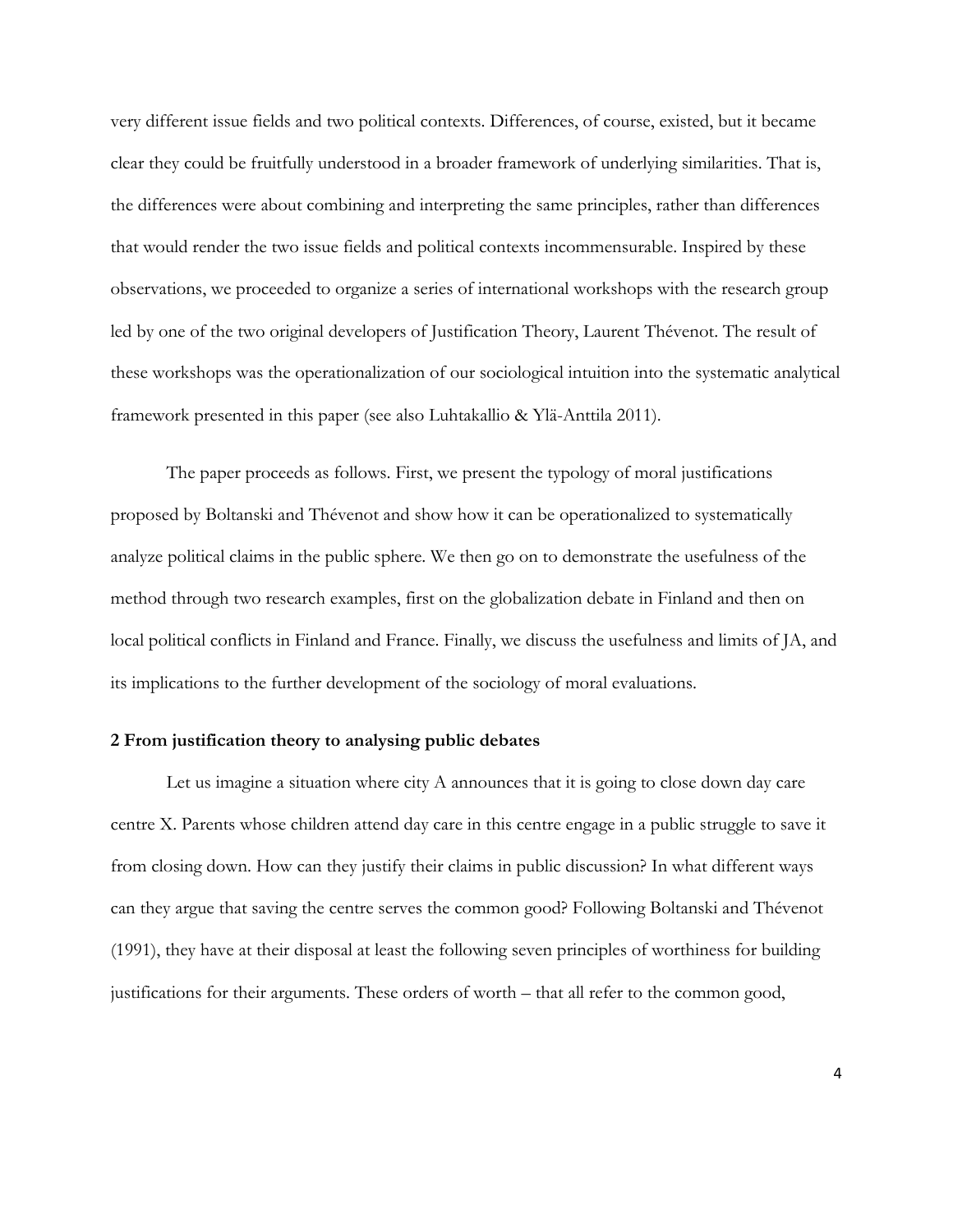although in different ways – are based on different philosophical foundations concerning moral worth.

**Inspired worth.** 'The children's creativity flourishes because the employees of the centre emphasize arts in the day care activities and create an inspiring atmosphere with their devoted approach to nursing'. The most well-known representation of inspired worth is St. Augustine's *The City of God* (1972[1470]), in which spiritual commitment, independence and indifference towards both market goods measured with money and personal dependencies are considered worthy. In addition to religious devotion, this conception of the common good can be embodied, for example, by an artist or an environmentalist inspired by the greatness of nature (Boltanski and Thévenot, 1991: 201).

**Domestic worth.** 'The day care centre has been the heart of the neighbourhood for decades and its leader is respected by the whole community'. An important philosophical formulation of domestic worth can be found in the works of the eighteenth-century French philosopher Bossuet (1967 [1709]) and is based on tradition, personal relationships, inherited status, intimacy and hierarchy. A paradigmatic worthy person is a patriarchal head of the house or a prince who rules his subjects accordingly. This principle is also deployed when an argument is based on a position in a hierarchic institutional structure (Boltanski and Thévenot, 1991: 207–208, 212, 215).

**The worth of fame.** 'The day care centre is well known and established by a famous, awardwinning paediatric.'. The worth of fame is drawn from Hobbes' *Leviathan* (1999 [1651]). The measure of worth is the recognition gained from as many followers as possible. Celebrities and opinion leaders are therefore worthy figures (Boltanski and Thévenot, 1991: 223–225).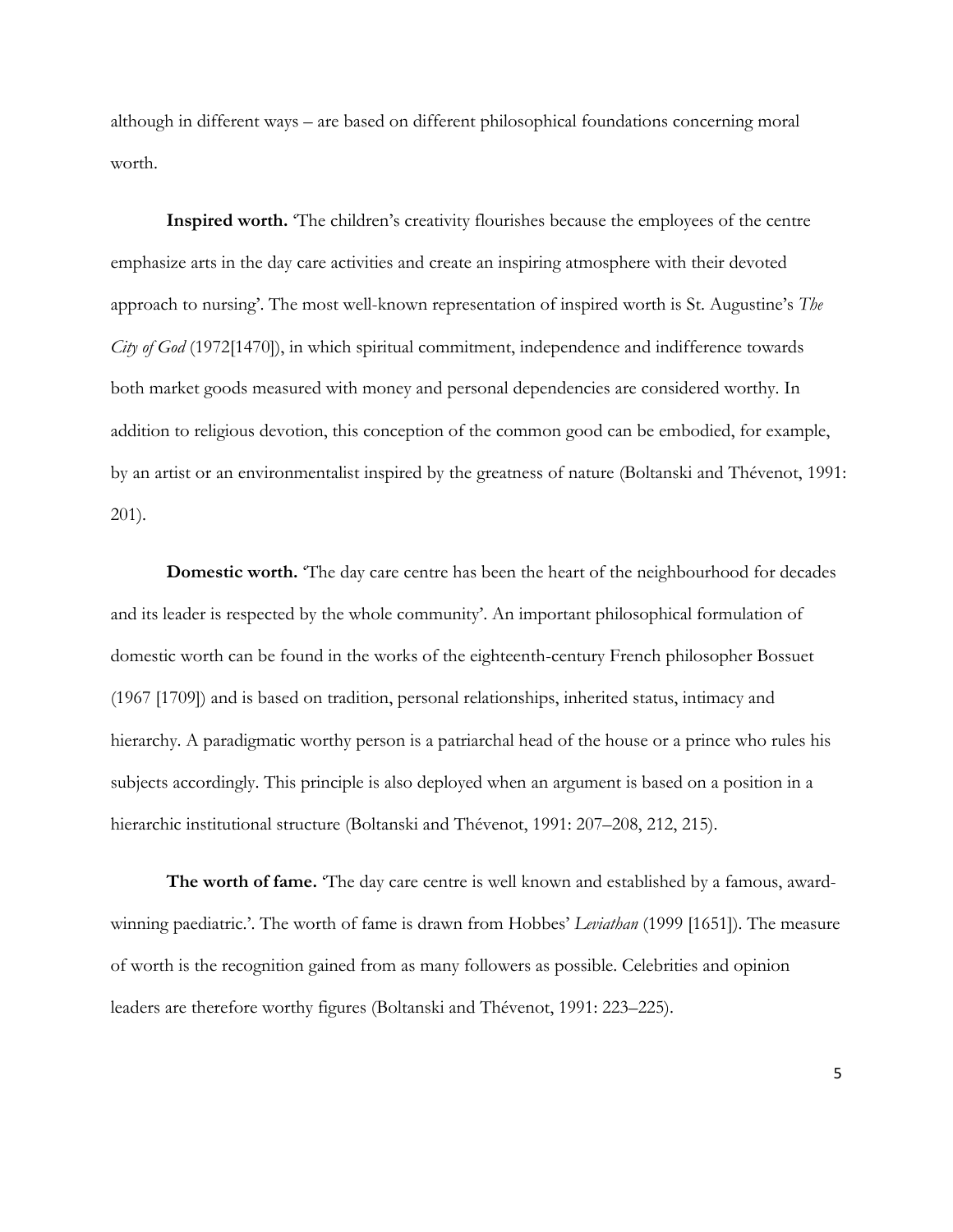**Civic worth.** 'Children have the right to proper day care, and if this centre is closed down the children of the neighbourhood will be forced into an unequal position compared to other children in the city.' Civic worth is most clearly present in Jean-Jacque Rousseau's work *The Social Contract* (1997 [1762]). Solidarity, equality, the will of the people and collective wellbeing are ideas that invoke respect. Worthy persons are collectives, rather than individuals, and worthy things are mutually agreed conventions (Boltanski and Thévenot, 1991: 231–233, 237, 240).

**Market worth.** 'Day care organized in small units will cost less than in larger ones'. Market worth is sketched out by Adam Smith in his work *The Wealth of Nations* (1776). Worth is measured simply by money. Worthy persons are those who possess the most fortune, and worthy acts are the ones that promote the production of the most material goods. The common good is a byproduct of profit (Boltanski and Thévenot, 1991: 244–245, 250).

**Industrial worth.** 'The day care centre network has been designed by experts. It has been planned according to studies showing the benefits of small day care units to the development of the children's language capacities'. The industrial order of worth values efficiency, planning that leads to efficiency, regulation, and scientific expertise. Saint-Simon is the classic political philosopher whose work presents this order of worth at its purest. A typical worthy person in this world is a skilful engineer who can design systems that work efficiently. Equally important is the measuring and design of social processes (Boltanski and Thévenot, 1991: 252, 254, 259).

**Ecological worth.** 'If the day care centre is closed down, parents will have to take their children to day care at greater distance from their homes, often using their cars. This will increase pollution and accelerate climate change'. Ecological order of worth is a principle that gives intrinsic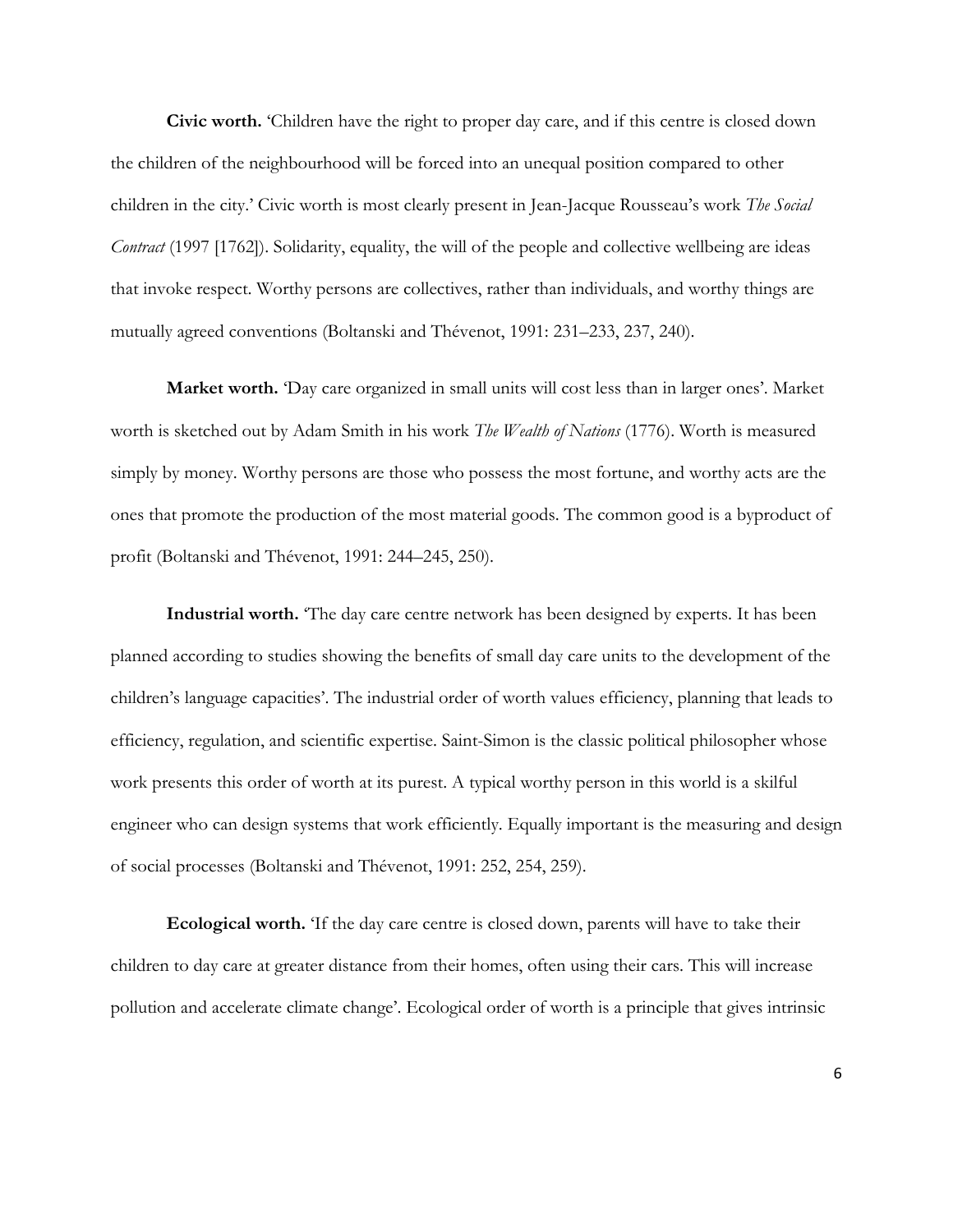value to nature and the natural environment, as well as their protection and conservation (Lafaye and Thévenot, 1993).

These orders of worth form a relatively well institutionalized cultural toolkit for justifying claims in public debates<sup>ii</sup> by offering shared coordinates for actors, and therefore operating as means for reaching agreement. Thus, in any given non-violent conflict situation, all parties would be to some extent forced to acknowledge this variety of conceptions of common good, even if there was disagreement over which justification prevailed, or how. In the latter case, when the disagreement occurs within one order of worth, all parties agree on the criteria of justification, but disagree whether they are fulfilled. This is the case when, for example, actors agree that the procedure that produces (or saves) more money should be chosen out of two suggested procedures, but disagree on which one does; ie whether closing or keeping the famous day care centre is economically profitable to the city. In the case of two principles of worth clashing against each other, the conception of the common good based on one principle of justification is criticized according to criteria based on another; eg rather than the profitability of the day care centre, the basis of the decision should be the equal treatment of children living in different neighbourhoods.

One of the key features in working with JA is taking into account the relations of different orders of worth within one argument. Boltanski and Thévenot consider these relations as denouncing (*dénonciation*) and compromising (*compromis*) principles of justification. There are, however, other ways of combining or relating different justifications; for example, the fictional example above can also serve for a case of different justification principles operating as arguments for one and the same claim without directly influencing each other.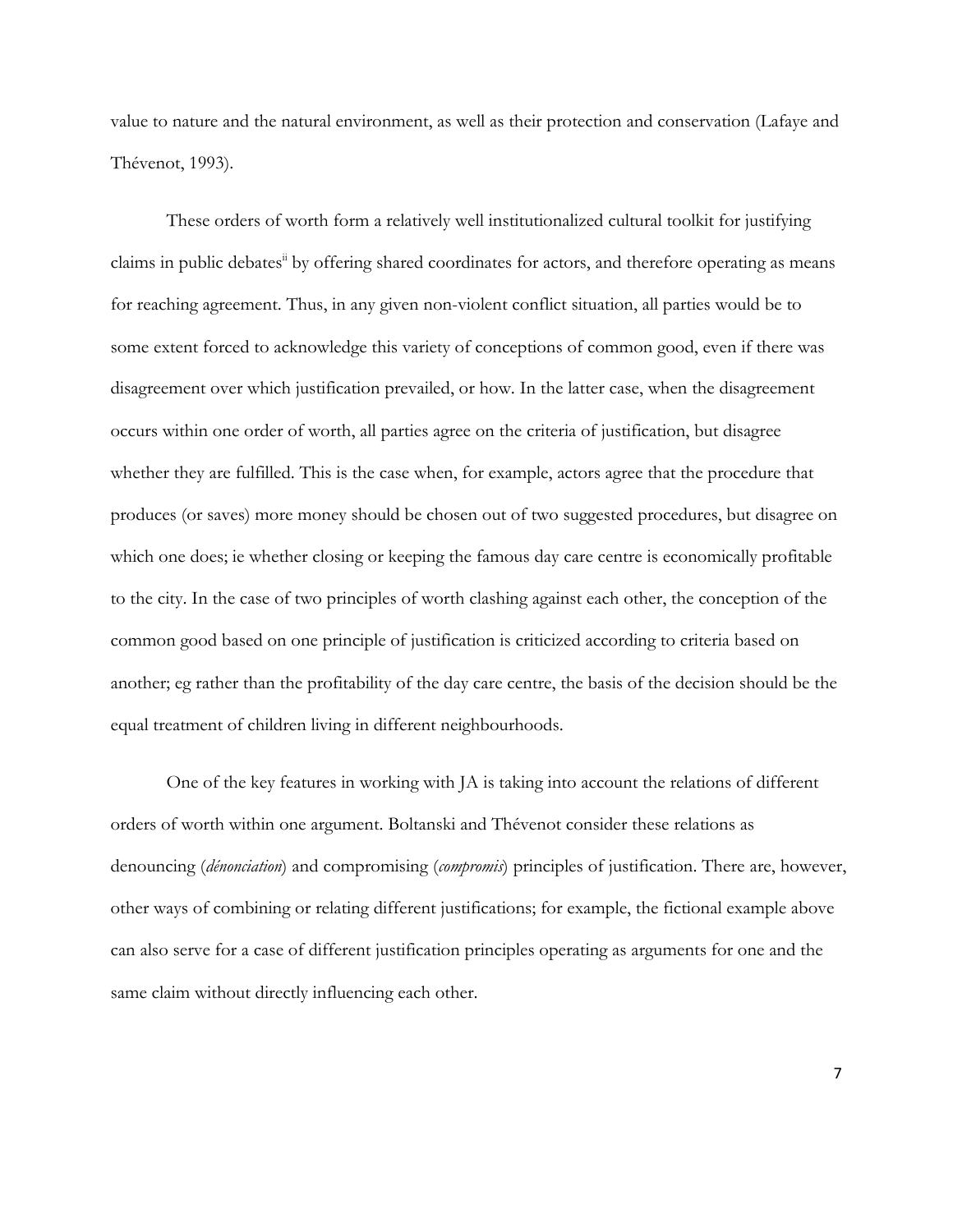In JA, the unit of analysis is a *claim*, an act made in public (cf. Koopmans and Statham, 1999). A claim can be a statement to the reporter, but also, for instance, a speech, a published report, a letter to the editor or a demonstration. Thus, a typical newspaper article contains numerous claims by different actors. Table 1 presents the coding of two claims from our two sets of research material. The first claim is reported as follows: 'Protestors from all around the world have arrived to Seattle, attempting to prevent the meeting of the World Trade Organization (WTO). In their view, WTO's free trade policy will increase economic inequality in the world' The second claims is reported as:'The tenants of the city of Helsinki worry about their rights. In their view, the city's plan to narrow tenants' rights to participate in negotiations will result in the city raising rents'. Justifications Analysis breaks the claims into the following elements:

| Who: Speaker                                | To whom: Addressee                    | How: Means      | What: Content                                                                    | Why:                    |
|---------------------------------------------|---------------------------------------|-----------------|----------------------------------------------------------------------------------|-------------------------|
|                                             |                                       |                 |                                                                                  | Justification           |
|                                             |                                       |                 |                                                                                  |                         |
| 1: Civil society                            | 1: Intergovernmental                  | 1:Demonstration | 1:WTO meeting                                                                    | $1:Civic+$              |
| organization/                               | organization /                        |                 | must be stopped                                                                  |                         |
| international                               | international                         |                 |                                                                                  | Market -                |
| 2: Civil society<br>organization /<br>local | 2: Political<br>establishment / local | 2: Statement    | 2: Tenants have<br>the right to<br>participate in<br>decision making<br>on rents | $2:Civic +$<br>Market - |

|  |  |  | Table 1. Coding a claim in Justifications Analysis |  |
|--|--|--|----------------------------------------------------|--|
|--|--|--|----------------------------------------------------|--|

In JA, we code the claim makers (speakers) and addressees, as well as the means of claimsmaking and content of the claim. The core of the coding is the following three justification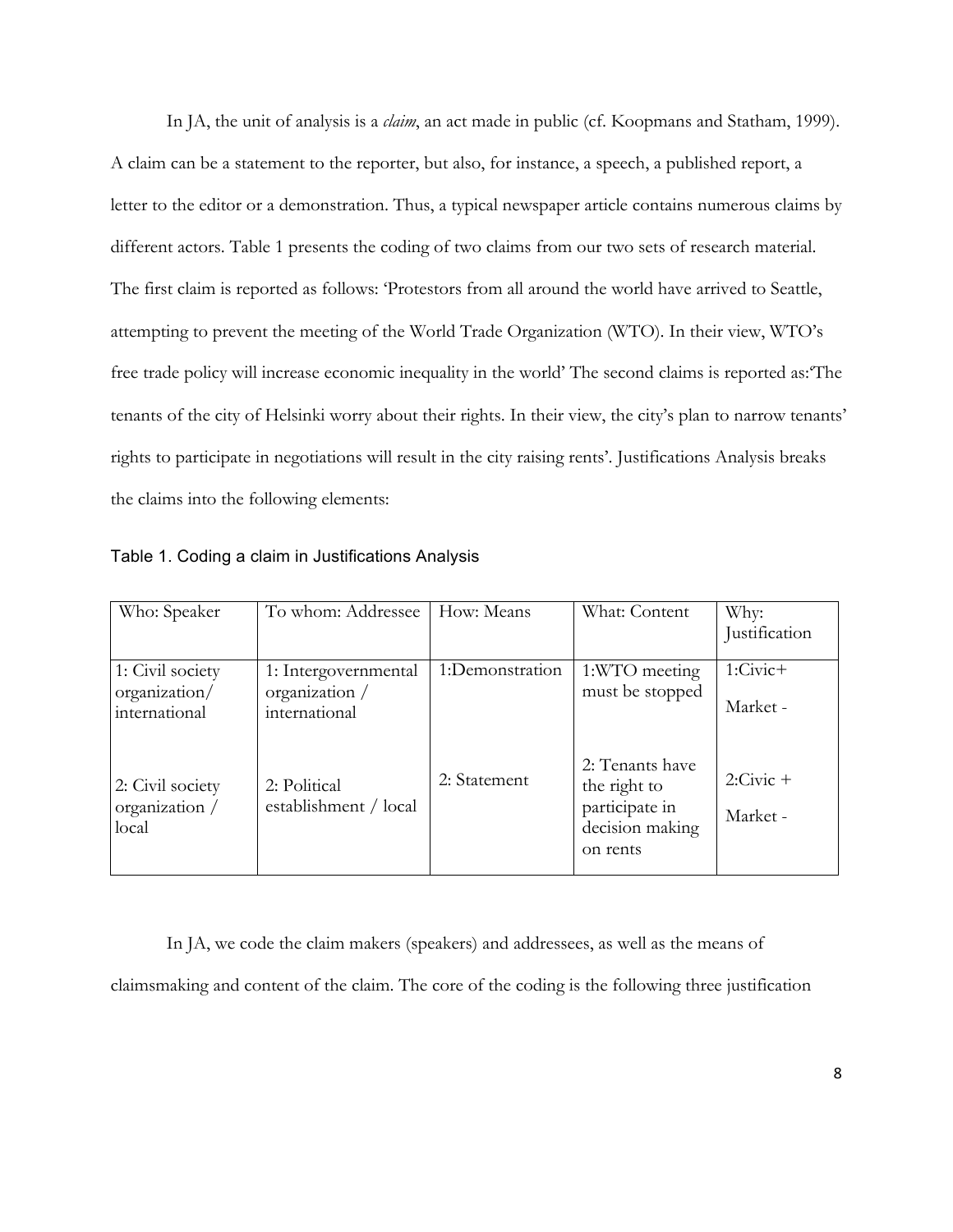variables: the worth that a given claim refers to, whether the reference is positive or negative and the potential combinations of different justifications.

As is apparent by now, the most pronounced difference between the typical uses of "framing" as the basis for coding public debates and JA is that in the latter, the codes are not identified inductively from the data, but are based on a more or less fixed set of justification principles. Leaning on such relatively stable principles makes the approach particularly suitable for comparative research, as we will demonstrate in section 4, comparing Finland and France (see also Lamont and Thévenot 2000). Seen through the lens of JA, the public sphere is an arena of contestation between competing moral principles. Studying public debates from this point of view becomes an exercise in understanding the moral constitution of modern societies as much as dissecting the details of particular debates. With JA, the moral principles that guide different political actors and projects are brought to spotlight. Thus, we want to stress the importance of understanding the consequences of the tools used in social research. It is crucial to develop and deploy sociological tools capable of bringing to light the moral components of, for instance, economistic public talk that likes to portray itself as morally neutral.

#### **3 Research example: The globalization debate in Finland**

How do certain arguments become successful in media debates? In this section, we will show that Justifications Analysis can be useful in addressing this question. We argue that success can be achieved by justifying one's claims by invoking moral principles that are acceptable to potential allies and in some form, also to opponents. Thus, we look at three measures of success: (1) the salience of certain arguments and justifications, (2) the adoption of these arguments by a wide range of allies and (3) the acceptance of the arguments by potential opponents.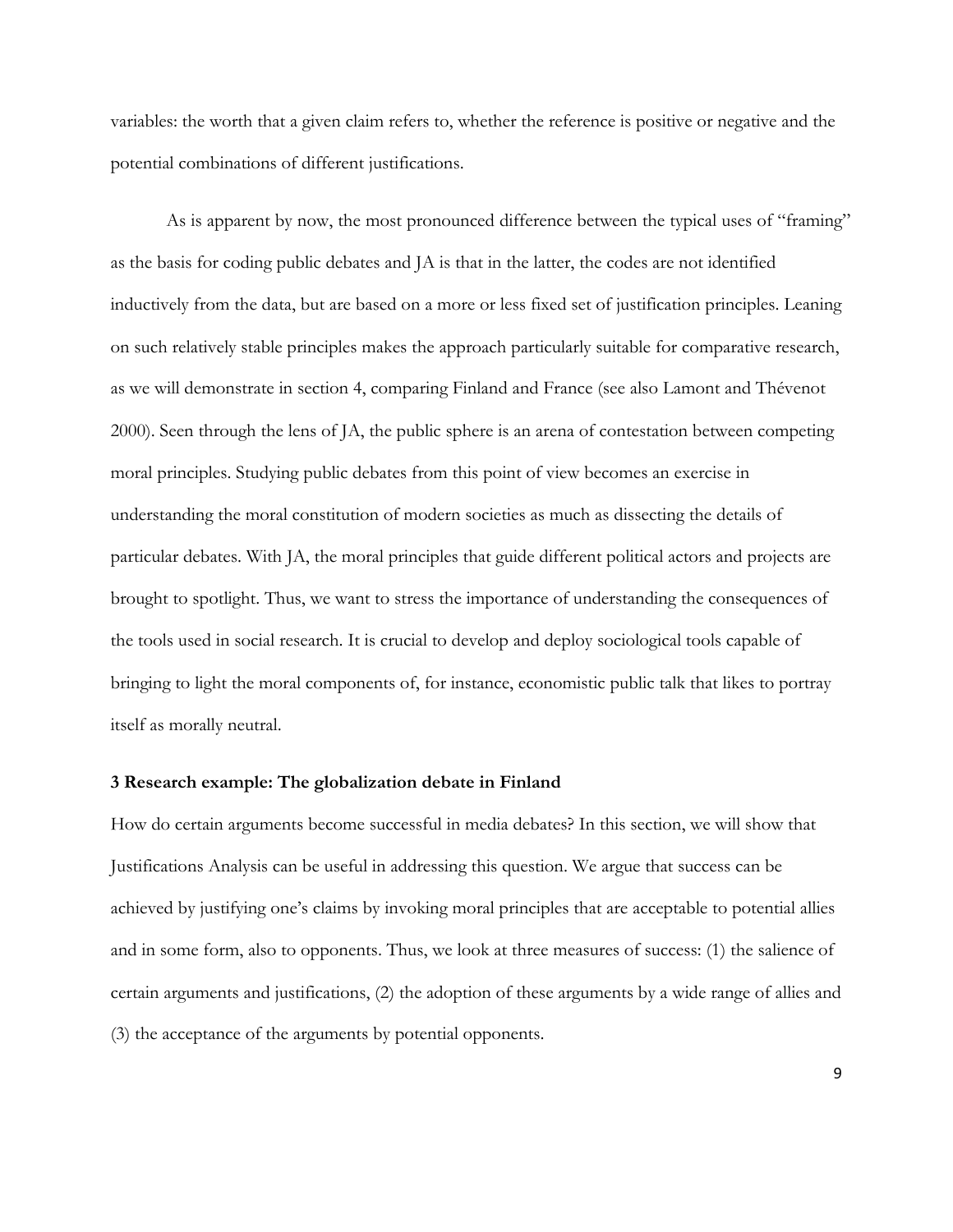The research material used to illustrate these points is a sample of newspaper articles on globalization in Finland between 1999 and 2005<sup>ii</sup>. The mass media debate on globalization began with the challenge presented by the Global Justice Movement (GJM) that staged mass demonstrations and shut down the meeting of the World Trade Organization in Seattle in 1999. The activists forcefully made the claim that the current form of economic globalization results in prioritizing economic growth over just distribution and that the system of governing globalization is not organized according to democratic principles. These claims raise two kinds of civic justifications, those prioritizing equality and those prioritizing democracy, and denounce justifications that prioritize economic worth.

'The diverse NGOs…were all against the WTO's idea that trade will generate wellbeing to the whole world…The activists want to limit free flows of goods, money and people, referring, for example, to human rights and environmental norms.' HS 5.12.1999

These justifications proved to be strong enough to politicize the concept of globalization and start a debate over the kinds of moral values that current processes of economic globalization and current institutional structures for governing these processes, such as the WTO were advancing. The mentions of the word globalization in the news went from 16 per year on average between 1988- 1998 to 150 in 1999 and 508 in 2005 – that is 1,4 times every day (see table 2).

Table 2 Frequency of the keyword globalization in the news, 1988-2005

| Year      | N     |
|-----------|-------|
| 1988-1998 | $16*$ |
| 1999      | 150   |
| 2000      | 255   |
| 2001      | 417   |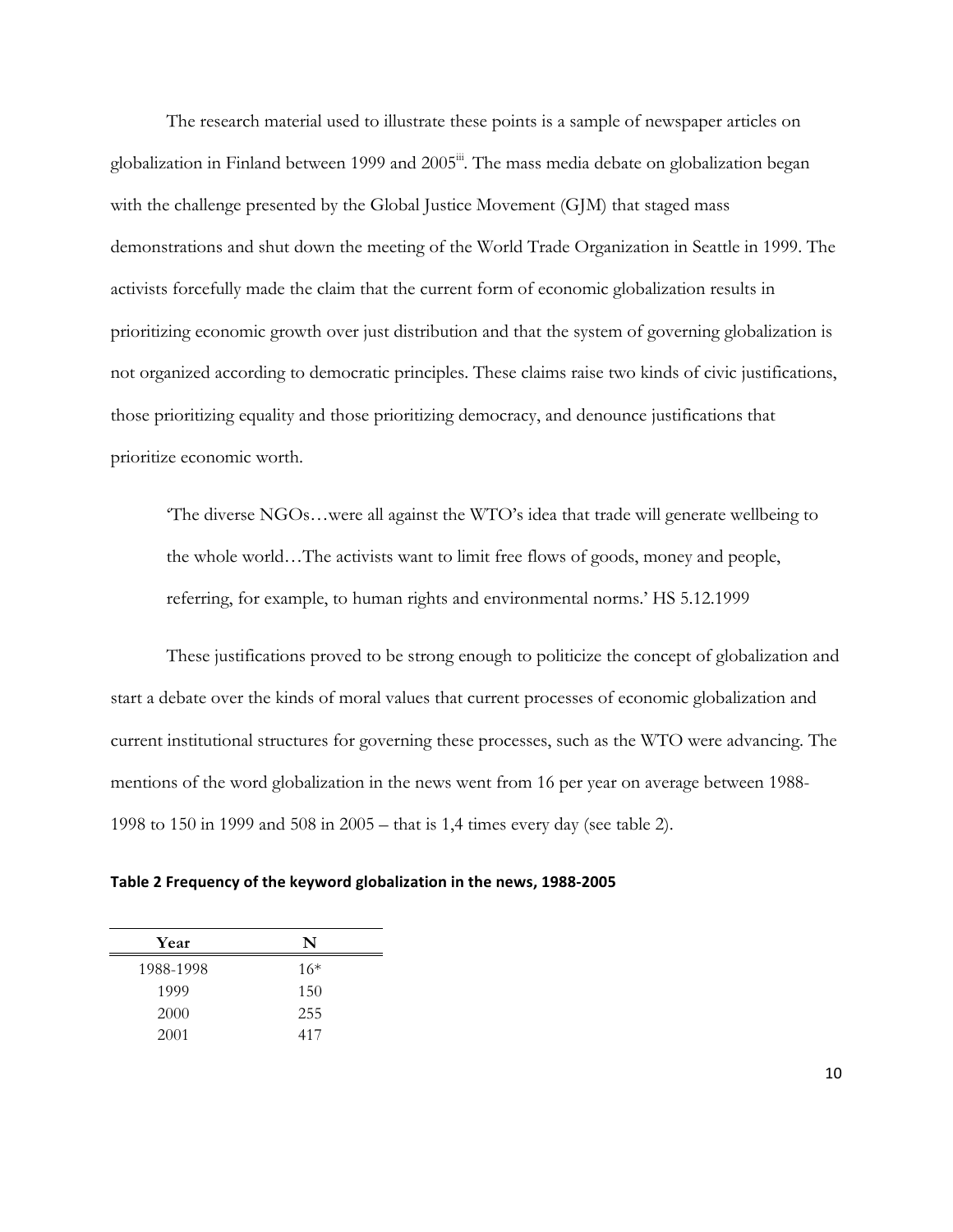| 2003<br>223<br>2004<br>458 |  |
|----------------------------|--|
|                            |  |
|                            |  |
| 2005<br>508                |  |

 $*$  Average freguency per year during the 10-year period

Moreover, globalization became a phenomenon that was mainly discussed in the light of its implications for justice and democracy, rather than, for example, its economic implications. Table 3 shows that 82 per cent of claims made about globalization in our sample were justified in civic terms, while only 55 per cent were justified in market terms. By our first measure, the salience of the issue of globalization and the share of civic justifications in the debate, the GJM and its arguments were successful.

| Justification | Share $(\%)^*$ |
|---------------|----------------|
| Domestic      | 2              |
| Fame          | 3              |
| Civic         | 82             |
| Market        | 55             |
| Industrial    | 18             |
| Ecological    | 10             |
| N             | 1217           |

**Table 3. Share of claims using each justification, 1999-2005 (%)** 

\* The total shares add up to more than 100% because each claim can include several justifications

The arguments of the GJM and their justifications were also successful in a second sense: they were adopted by a significant number of influential political allies. But in order to achieve this success, the GJM activists had to adopt a wider repertoire of justifications. A simple denonciation of economic worth from the perspective of civic worth – saying that globalization of the economy is bad and globalization of justice and democracy is good – would not do. Instead, the main argument of the movement became that "to advance the common good, global markets need democratically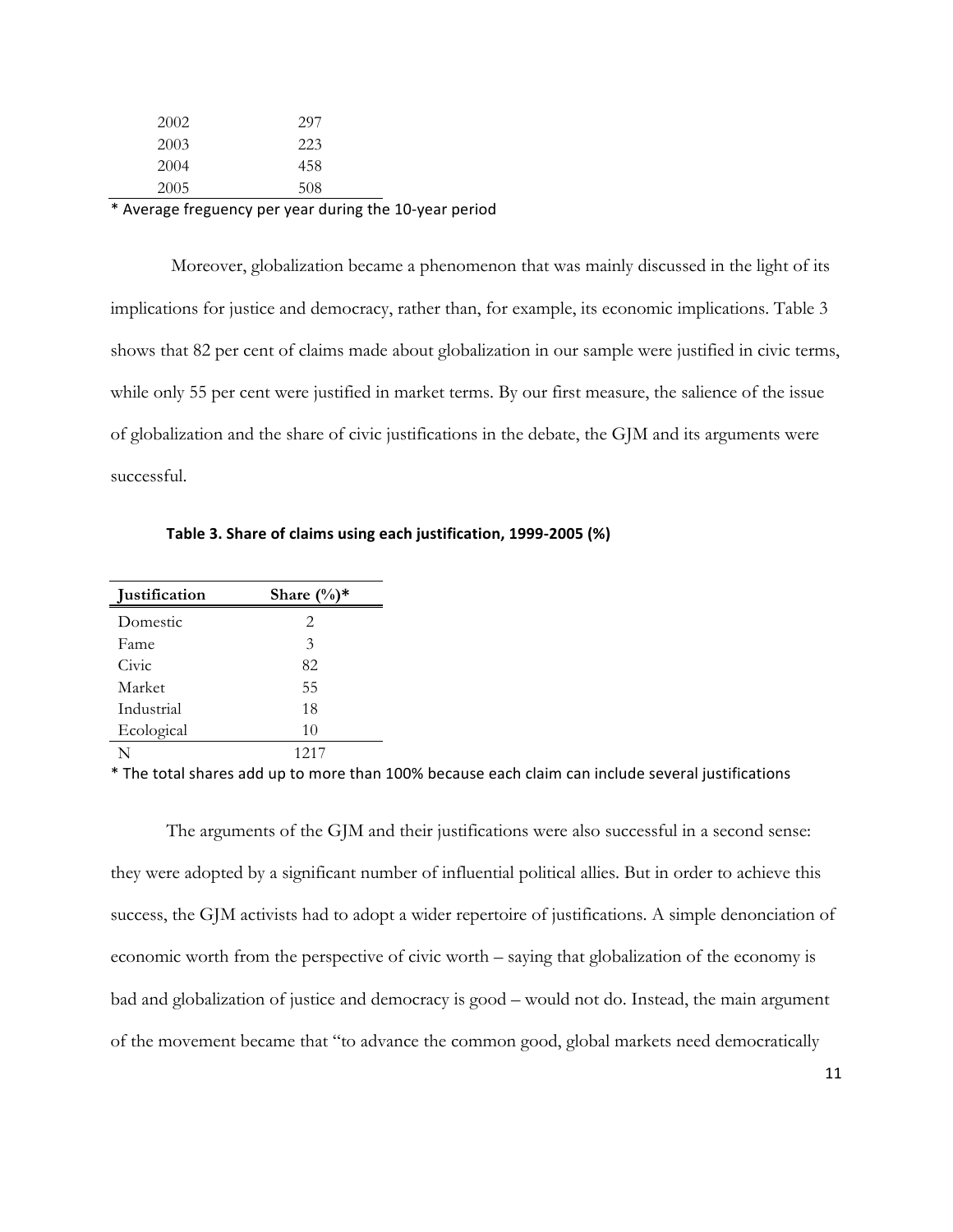agreed rules of the game". This argument is based on thinking that three orders of worth, economic (growth of the world economy), civic (democratic means of agreeing on the rules) and industrial (regulation based on scientific planning) can support each other.

This version of the argument for global justice and democracy was successful because it invoked a set of justifications that appealed to a wide range of political actors. A Green Party MP argued:

> 'Our aim is to create global rules of the game that curb the restless movements of capital and the unemployment and insecurity that are consequences of these movements' (HS, 26 September 1999).

These kinds of arguments also found some resonance in the Trade Unions, in Finland and internationally, and made their way to the very top of the political hierarchy. The President of the Republic, a Social Democrat, headed the International Labour Organization's World Commission on the Social Dimension of Globalization with the President of Tanzania, Benjamin Mkapa. The two presidents argued, in an op-ed on the publication day of the Commission's report:

'Just globalization requires building international institutions that represent the interests of all…We must prioritize sustainable economic growth...social goals and just rules of trade and finance.' HS 25.2.2004

A particularly interesting variant of this type of argumentation was the idea of the so-called Tobin Tax, also known as the currency transaction tax. The idea was promoted by the French-born global justice organization Attac that became very successful in Finland upon its launch. The idea was to make global financial markets generate wealth for humanity (market justification) by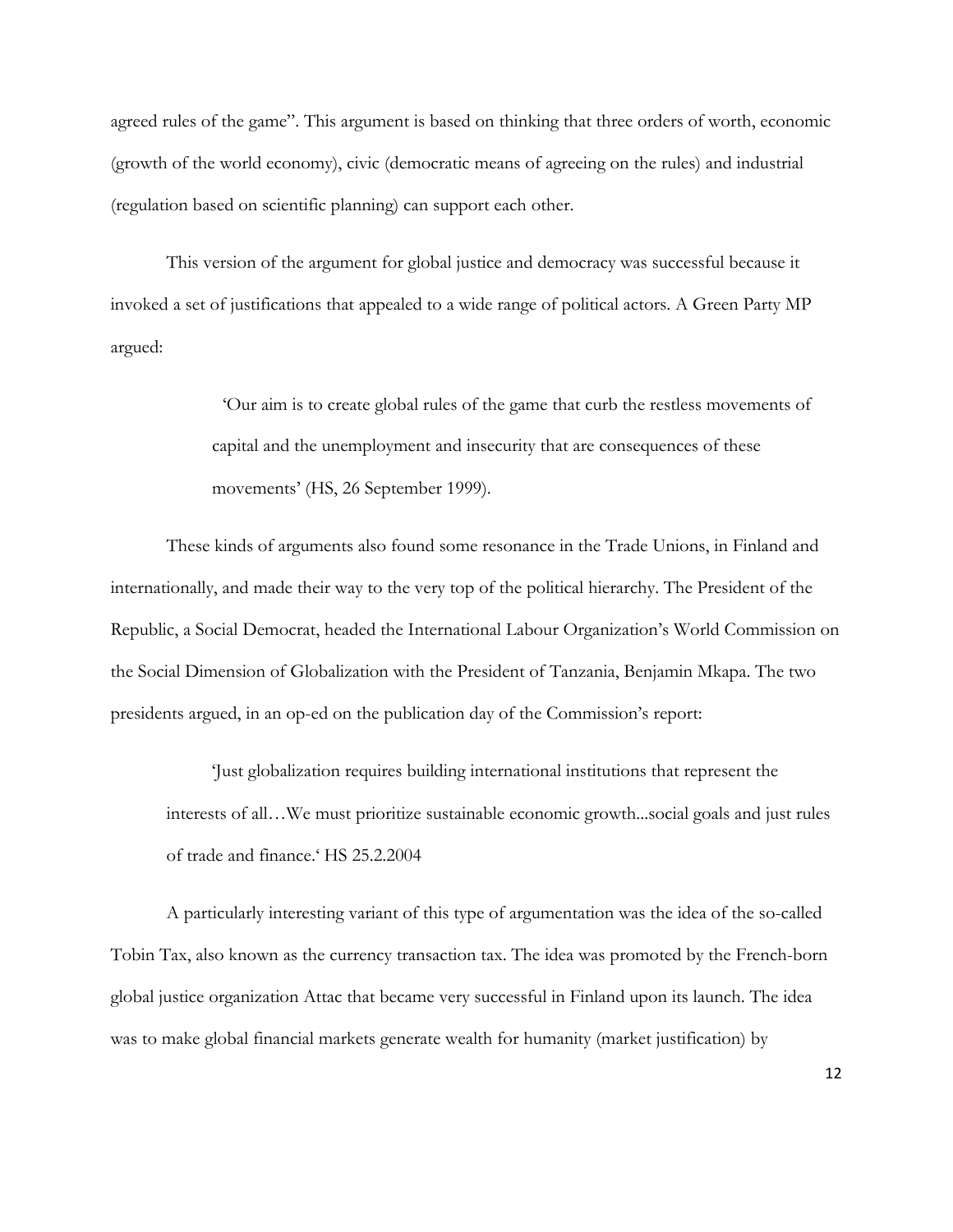establishing a democratically controlled institution (civic justification) that levies a cleverly engineered tax on currency transactions (industrial justification) and redistributes the wealth to development needs globally (civic justification). This combination of three justifications, as we have seen, was successful in itself in many ways. In addition to this winning combination, the success of the idea of the Tobin Tax was further helped by adding yet another kind of justification – that of fame. The tax was initially proposed in the 1970's by the economics Nobel Laureate, James Tobin. Not only was he a word famous authority on the financial markets, but also a mainstream neoclassical economist. His fame and scientific authority thus went far beyond the left wing social movement organizations that resurfaced his old idea.

In a poll in 2001, 70 per cent of MPs in Finland were in favor of the Tobin Tax (Ojala 2001). In 2015, quite some time after the resurfacing of the idea in the late 1990's, the European Union is in the process of adopting a version of the tax (Strupczewski 2015). The idea, thus, served as a discursive tool to the Global Justice Movement activists to draw mainstream attention to their other demands, but also succeeded in changing legislation.

Finally, the 'rules of the game' argument was also successful in the third sense of the term introduced above: it convinced not only allies but also many initial opponents. The acceptance of the idea of the Tobin Tax across party lines was one example of this. Another one was an op-ed by the Finnish representative of the International Chamber of Commerce, an organization very much in favor of the kind of free trade agreements that the GJM initially rose to oppose. For a while around the turn of the millennium, the acceptance of the rules of the game argument and its triple justification of market-civic-industrial, was so successful that even this former opponent felt the need to say: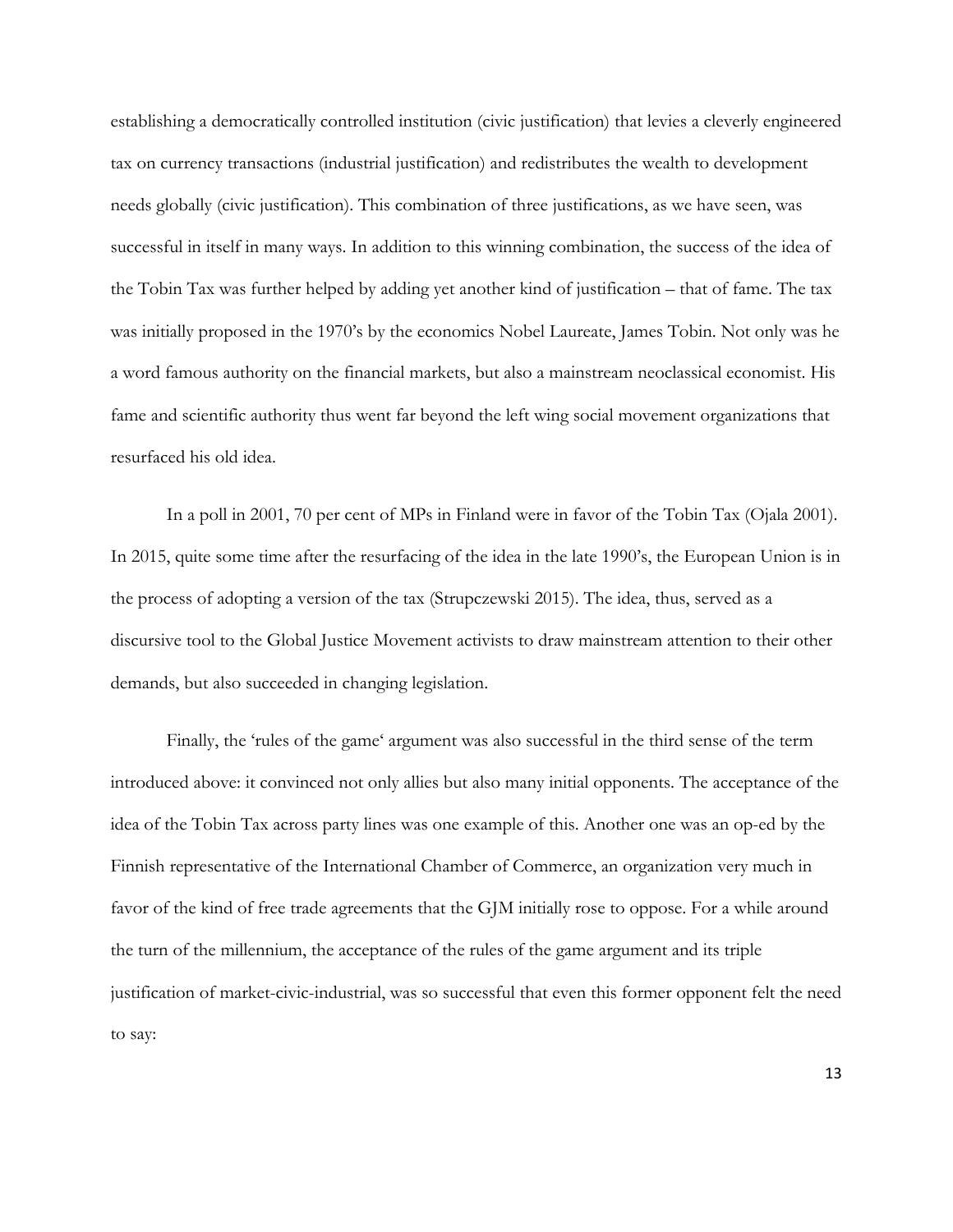'Businesses do not want to see deregulation leading to savage markets…the liberalization of world trade must continue, but in an internationally regulated and controlled manner. The WTO and UN are examples of institutions which can develop common rules of the game.' (HS, 27 May 2001).

In sum, Justifications Analysis is useful for understanding why some arguments become successful in public debates. When political actors are willing and able to modify their arguments to lean on a wide enough range of moral justifications and thus resonate with a wide range of allies and sometimes opponents, they are more likely to succeed.

#### **4 Research example: Local disputes in Finland and France**

In our second research example, we analyse local disputes between citizens and city officials. The data consists of reports of such disputes in local newspapers in Helsinki and Lyon<sup>iv</sup>. Local newspapers have a particularly strong role in providing their readers with tools to imagine and reimagine the community they live in, and representing the 'common' in terms of disputes over the common good (cf. Thévenot 2006). Therefore, in order to understand the definition struggles concerning the common good comparatively, we asked what kind of disagreements attracted public attention, and how they were represented in these newspapers. Construction plans and sites, zoning, and different public services were common sources of conflict, but more explicitly value-laden topics like minority rights, interpretations of laws, and grounds for legitimate decision-making were also often debated. The themes of dispute also varied between the two contexts<sup>v</sup>: In Helsinki, the big issue at the time of the study were budgetary cuts targeted at the school network In Lyon, the foci were multiple. Some topics that attracted much attention were the installation of parking meters and abolition of free-of-charge parking, the living conditions and the right to education of the children of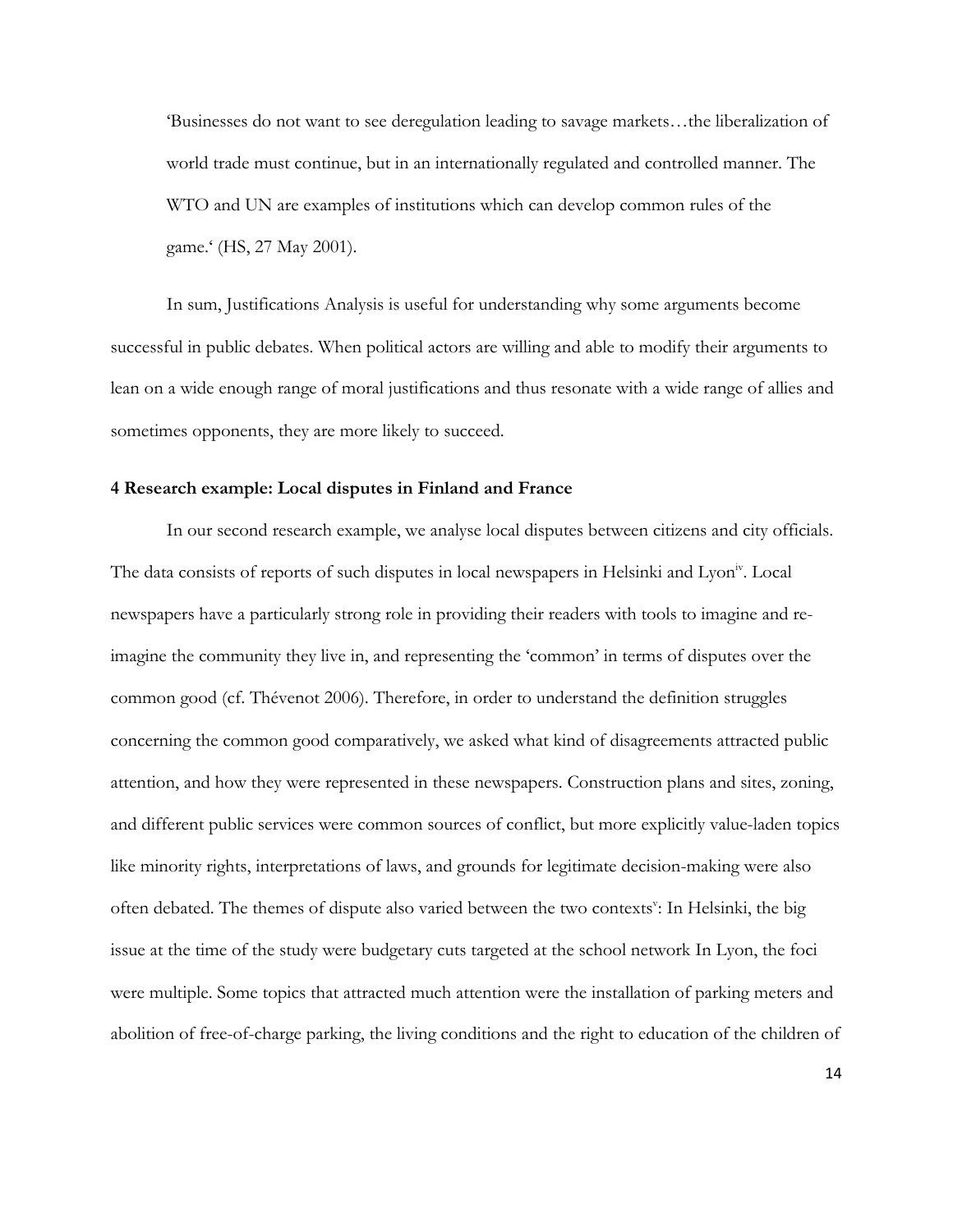undocumented immigrants, and the repeated disappointments and difficulties met in the work of neighbourhood councils. The topics of dispute were, nevertheless, not the most captivating point of comparison. Instead, it was the ways in which different positions and opinions were justified in the local public spheres in Lyon and Helsinki.

When a group of parents in Finland opposed the city's plans to close down a local primary school, they claimed that the plan was based on inaccurate demographic statistics. When a group of residents in France opposed plans to install parking meters to their neighbourhood, they grounded their opposition in claiming that the city's plan was unjust and treated residents of different city districts unequally. Overall, the Finnish claim makers relied most willingly on arguments based on expertise, efficiency and scientific knowledge. The French claim makers counted most of all on argumentation based on equality, justice and solidarity. These justifications, based on industrial worth in the former case and civic worth in the latter, were the most prevalent in the articles dealing with local disputes. They also formed the central axis describing the differences between the Finnish and the French data.

Civic justifications appeared in their purest form in the claims of civic actors who stipulated the fulfilment of rights and democratic rules and laws, as illustrated in the following claim from the French data:

Demonstrators against assaults on the freedom of expression: The demonstrators protest against police violence, arbitrary arrests and abusive imprisonments in recent demonstrations, because these are attacks against the basic rights and liberty of expression (LP, May 19, 2005).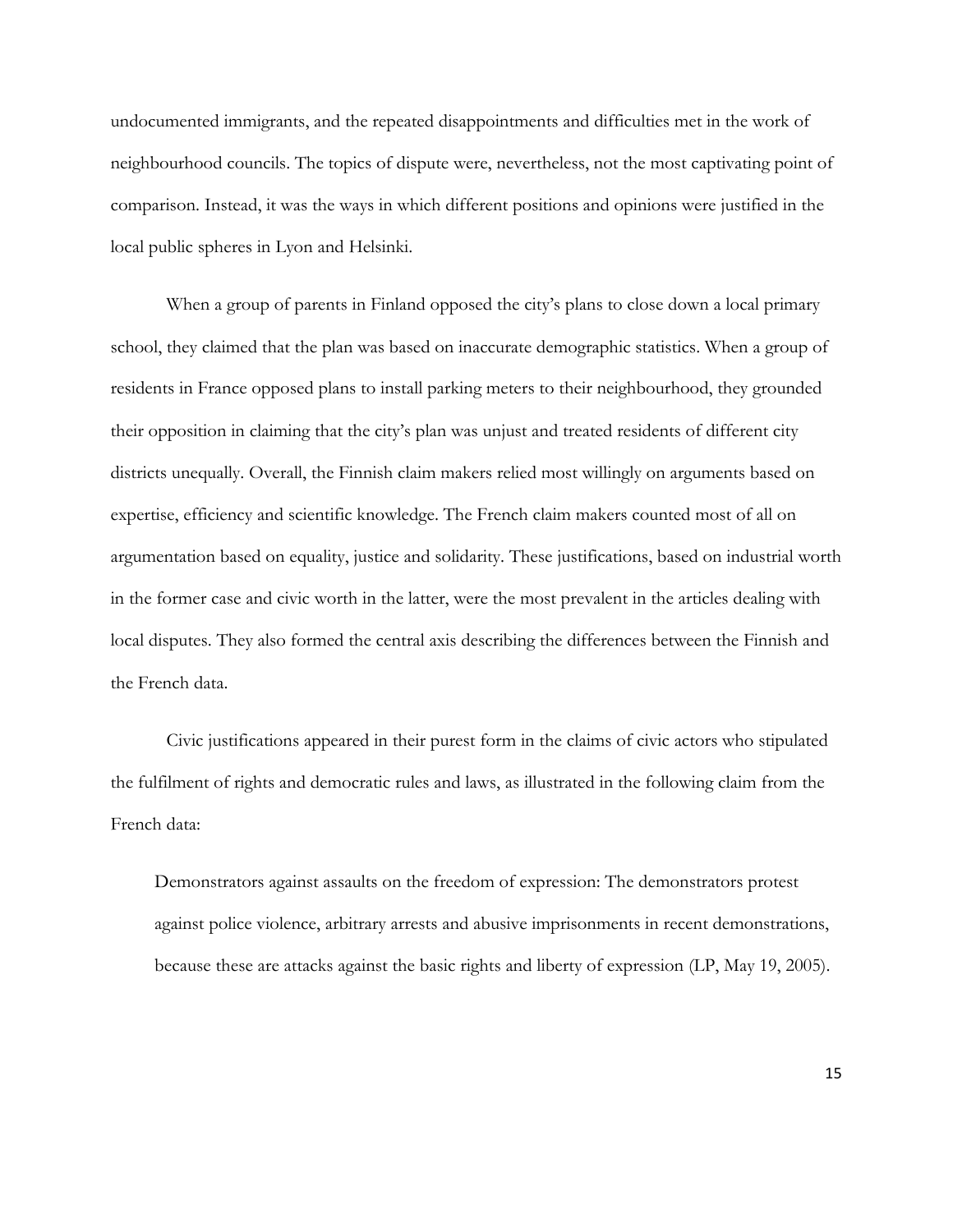The abovementioned protest built on the idea of shared democratic values and mutually agreed rules: police conduct was denounced solely on the basis that the freedom of speech and other basic rights cannot be neglected, as they are principles of high civic worth. It was not denounced, for instance, by insisting for more efficient training of crowd management in the police forces, which would have been an industrial justification.

Civic justifications were also recurrently combined with other justifications, a feature that brought up significant differences between the two contexts. In the Finnish context civic and industrial justifications were often combined, as in the following excerpt:

The teachers' union wants to clear out the legality of school policies in Vantaa. The local teachers' union insists that the legality (*civic*) of the planned cutbacks in schools have to be reexamined (*industrial*), and that the municipal council must further debate the matter (*civic*), because saving money through cutbacks leads to impossible working conditions for teachers (*industrial*), and possibly to practices violating the law on primary education (*civic*) (HS, April 27, 2005).

Industrial justifications were common in both contexts, but in the French data they were hardly ever used as the single justification, but rather in combination with others. In the Finnish data, in contrast, a citizen group could ground its claim solely on industrial worth and thus fully utilize the 'expert card', as in the example below:

The Finnish Nature Protection League and a local environmental association claim that the city's proposition of gasworks cannot be built as a power plant as planned, because recycling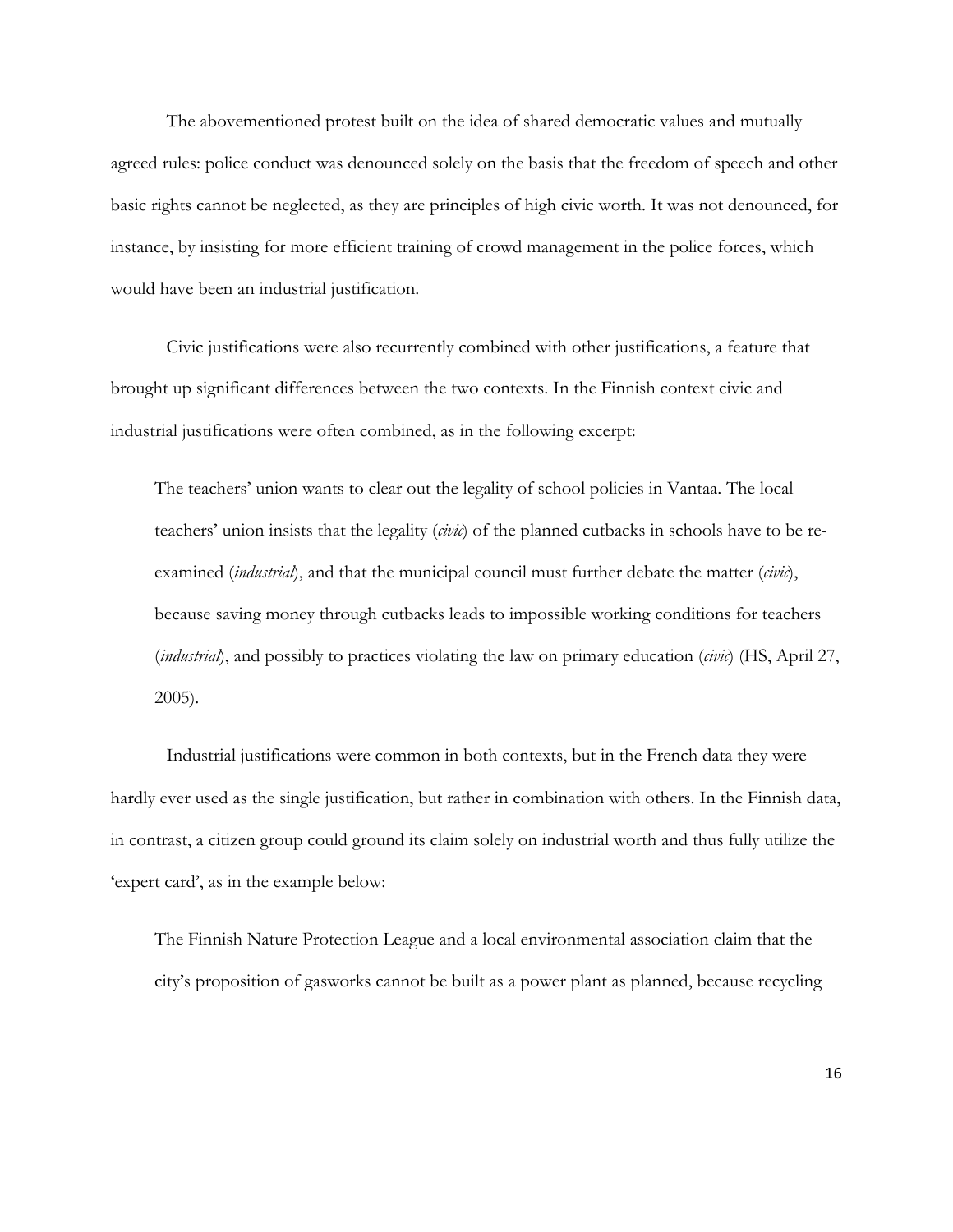waste in this way turns it into an incineration plant, which requires the installation of specific types of filters (HS January 18, 2005).

Even though few citizen justifications deployed the industrial justification to this degree, references to statistics and scientific studies recurrently formed a central part of the argument in the Finnish data.

In the Finnish disputes, both citizens and city representatives eagerly invoked the industrial order of worth in their arguments. The same holds for civic worth in France. In the Finnish data, a quarter of the citizens' and almost half of the city representatives' justifications were industrial. Hence, both sides relied on justifications based on efficiency, quality and expertise. In the French data, more than a third of the citizens' and nearly half of the city representatives' justifications referred to civic worth. Common denominators were justifications based on law, civil rights, deliberation and solidarity. The industrial worth in Finland and the civic worth in France formed, respectively, the 'common ground' – an array of justifications that both sides of the dispute considered either right and suitable, or strategically reasonable, if not unavoidable.

This 'common ground' did not mean resolution or consensus. Instead, it produced what Boltanski and Thévenot call *tests*, in which the opponents argue on similar grounds. The following examples from the Finnish data illustrate this by way of a dispute portraying a compromise between industrial and market worth.

A: The representative of the municipal education department asked for constructive suggestions concerning the reduction of the number of schools – if the school spaces cannot be objects of cutbacks, something else will have to be cut, because as the number of pupils will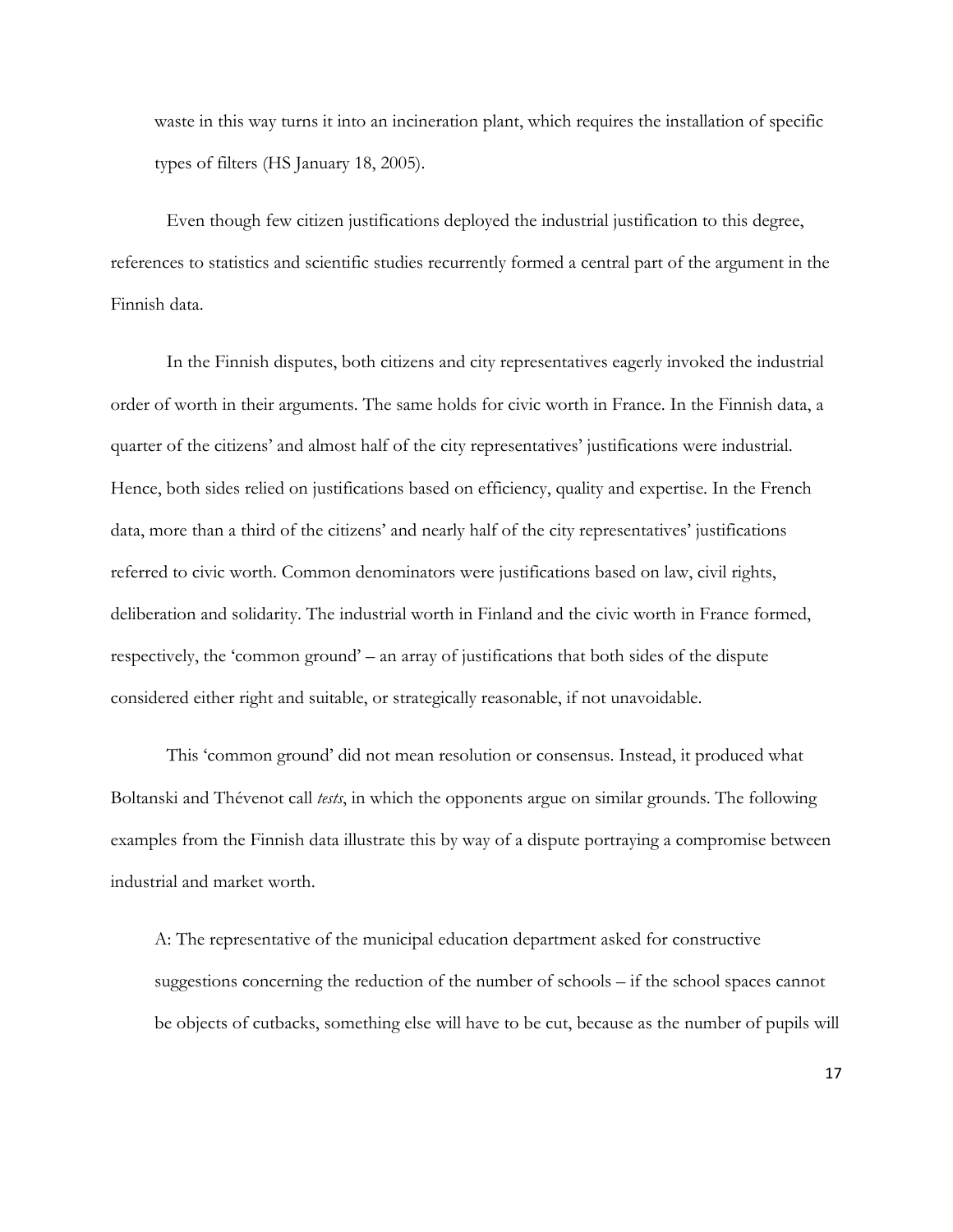decrease in the future (*industrial*), the price per capita (of primary education) cannot rise (*market*).

B: The citizens call for more clarity in the calculations (*industrial*) and actual need for saving (*market*), as the statistics and prognosis concerning the number of pupils are currently controversial (*industrial*) (HS March 9, 2005).

The citizens attempted, firstly, to prove the city representatives' *industrial* justification wrong by claiming that their calculations were based on inaccurate statistics, thus relying on the very same statistics instead of, for example, holding the city representatives accountable for trampling upon children's rights by referring to statistics. Secondly, the citizens questioned the *market* justification made by the city by calling for proof of this 'austerity argument'.

In the French data, disputes took a similar form, but often within the civic order of worth, testing its criteria:

Gerland and urban planning: the encounter of inhabitants and representatives

A: The inhabitants of Gerland demand that the decisions concerning the area's urban development have to be made in accordance with their demands, because in a democracy, the representatives must follow the will of the people, and listen to what they want, and the citizens' words have to be taken into account.

B: The councilor in charge states that a consensus has to be found, and that the councilors have to make the basic decisions after which the citizens can be consulted, because the councilors have been mandated for decision-making (LP April 21, 2005).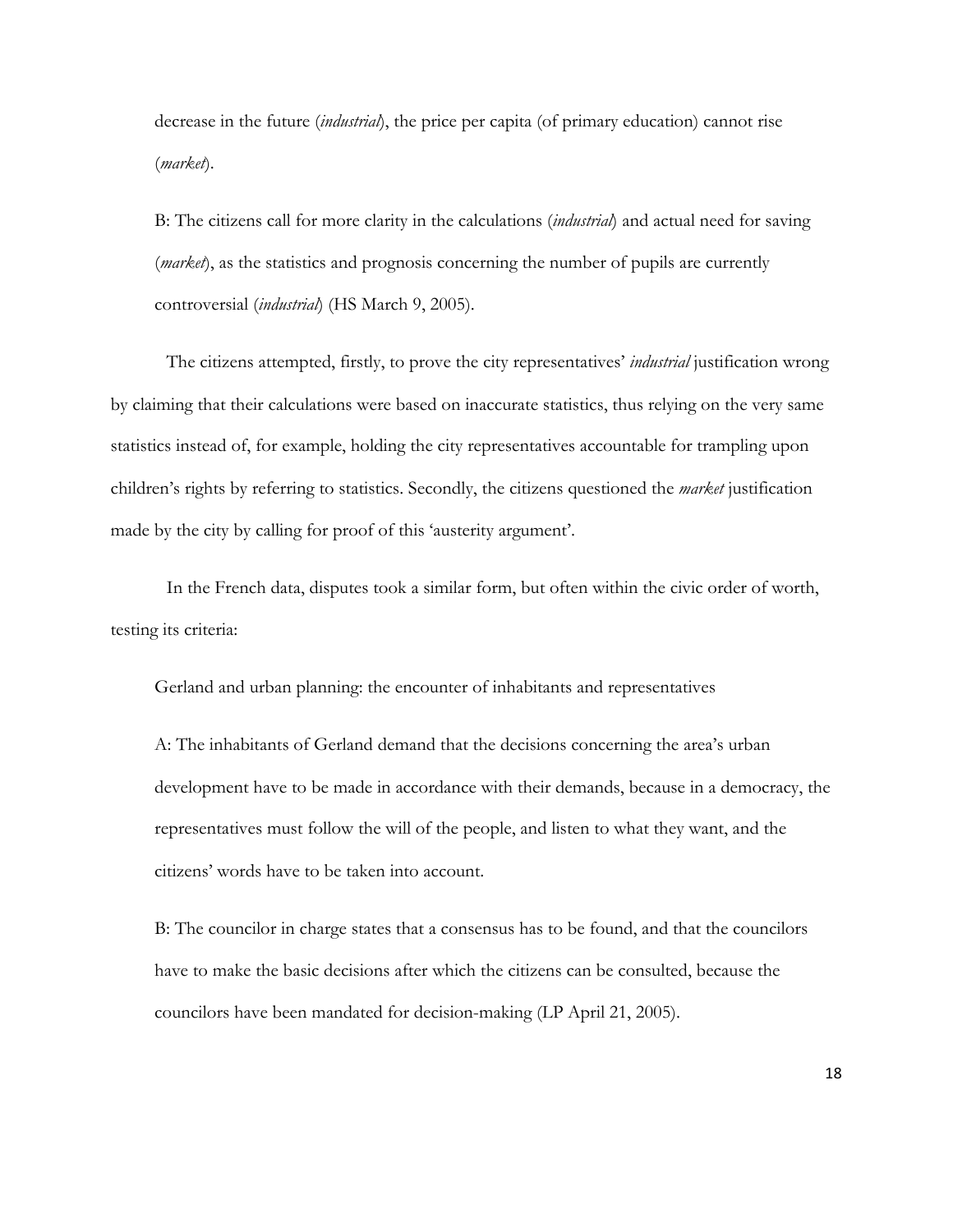The inhabitants appealed to general rules of democracy in justifying their claims about the plans – instead of, for example, relying on industrial justifications about efficiency and suitability of the plans for their district. In fact, their justification resembled a 'democratic governance check list', one not very concretely connected to the case at hand. The representative, on the other hand, questioned the inhabitants' interpretation of democracy, and used a civic justification to construct a claim for representative democracy.

The 'common ground' we observed in these local disputes leads us to reflect upon the impact of political culture: different justifications appear to be culturally successful in Finland and in France. Be it a library threatened of closing, or heavy savings targeted to preliminary schools, the Finnish mode of argumentation often treated these as questions of efficiency and technical expertise. Or, when they did appeal to civic justifications, they emphasized legality and contracts more than solidarity and rights. In the French data, civic worth had more amplitude, and justifications based on civic worth emphasized the aspects largely missing from the Finnish disputes.

In sum, using JA to analyse the local disputes helped us to discover the "toolkits" of local and national political cultures that everyone knows how to use, or at least understands to be essential in public debate. The different grounds of justification in the two contexts provided for different grounds of raising the level of generality, and politicizing. The civic justifications seemed to be closer to the arenas of politics altogether, whereas the technical facts the Finns argued about were sometimes neutralized to a point in which it seemed it was a mere misunderstanding between two experts whether a library should be closed or not. So, in the newspaper representation of local conflicts, the crucial conflicts resided in different worlds – in France, in the civic world, in Finland in the industrial world – making them very different conflicts with very different consequences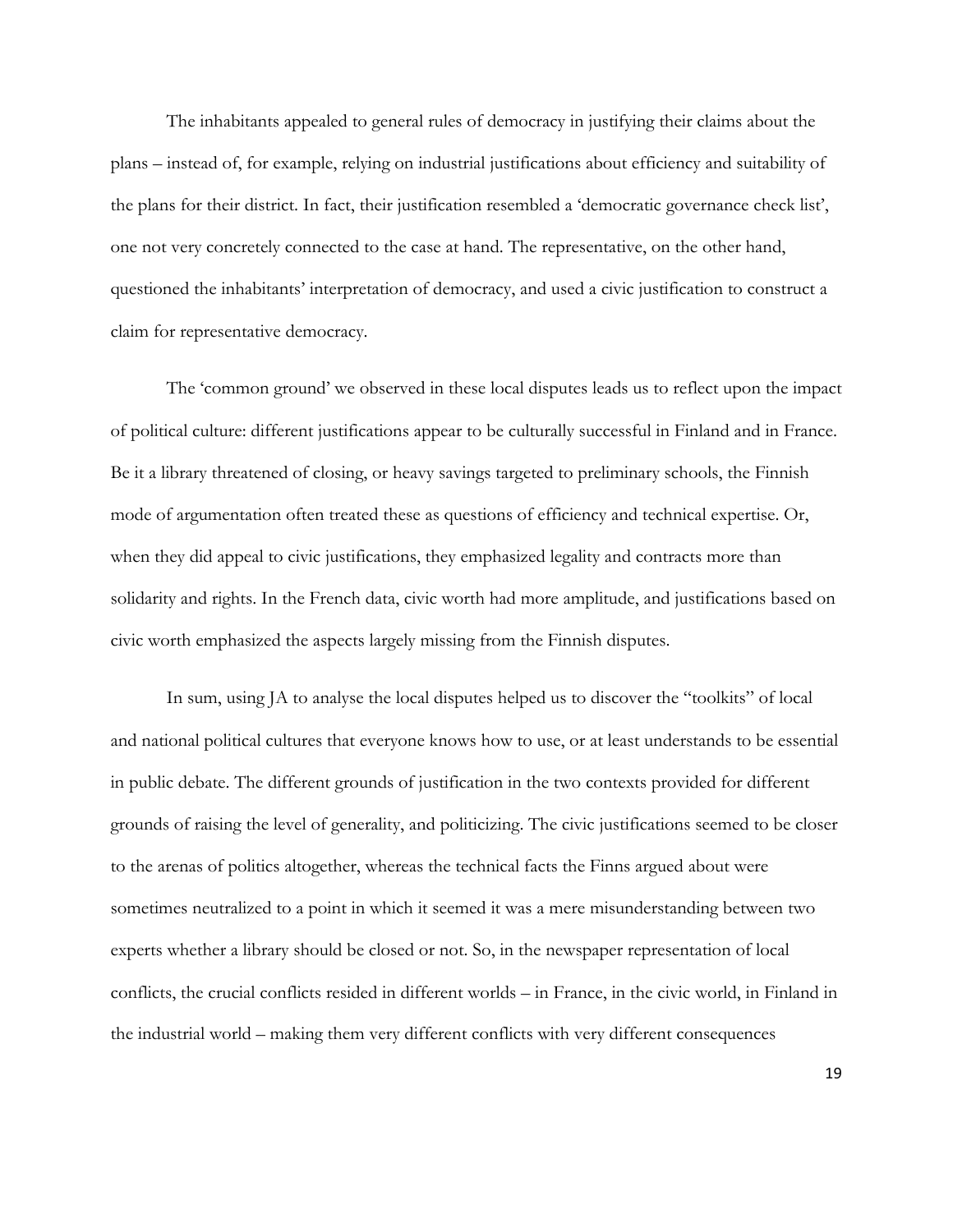altogether. The matter-of-fact, engineering-like industrial worth was the 'common ground' on which the parties of the Finnish local disputes understood each other the best, whereas the civic world with its groundings on solidarity, equality, and fairness were the most common 'meeting point' in the French conflicts – the city representatives used civic justifications even more abundantly than the citizens. This analysis drew portraits of 'the civic French', relying on solidarity-based justifications, and 'the industrial Finns', trusting in rational-functional justifications.

In both cases, however, the citizens seemed to be somewhat forced to justify on the shared grounds. The French were stuck with continuous 'reality tests' within the civic world, accused of being too domestic, or civic in a wrong way by their adversaries. The Finns were prone to back up even the strongest civic justifications with industrial 'facts', and however capable they were of expert argumentation they still were on the defense. Thus, in both cases, even if the citizens got their voices heard in the newspapers, they were the underdogs that had to try all possible arguments in order to convince the opposing party.

As for the implications of such analyses, they enable an in-depth discussion on the relationship between national political cultures and democracy, and therefore a comparison of the moral groundings of democratic practices and the opportunities for politicization. In other words, they tell not only about *whether,* but also about *how* does democracy work or fail in different contexts.

# **5 Theoretical contributions to further development of the justification framework: Subcategories and combinations**

Above, we have shown how justification theory can be operationalized to analyse public debates. Our empirical studies using this approach also point out possibilities to further develop the theory itself. The most central notions in this regard relate to, first, the possibilities of dividing and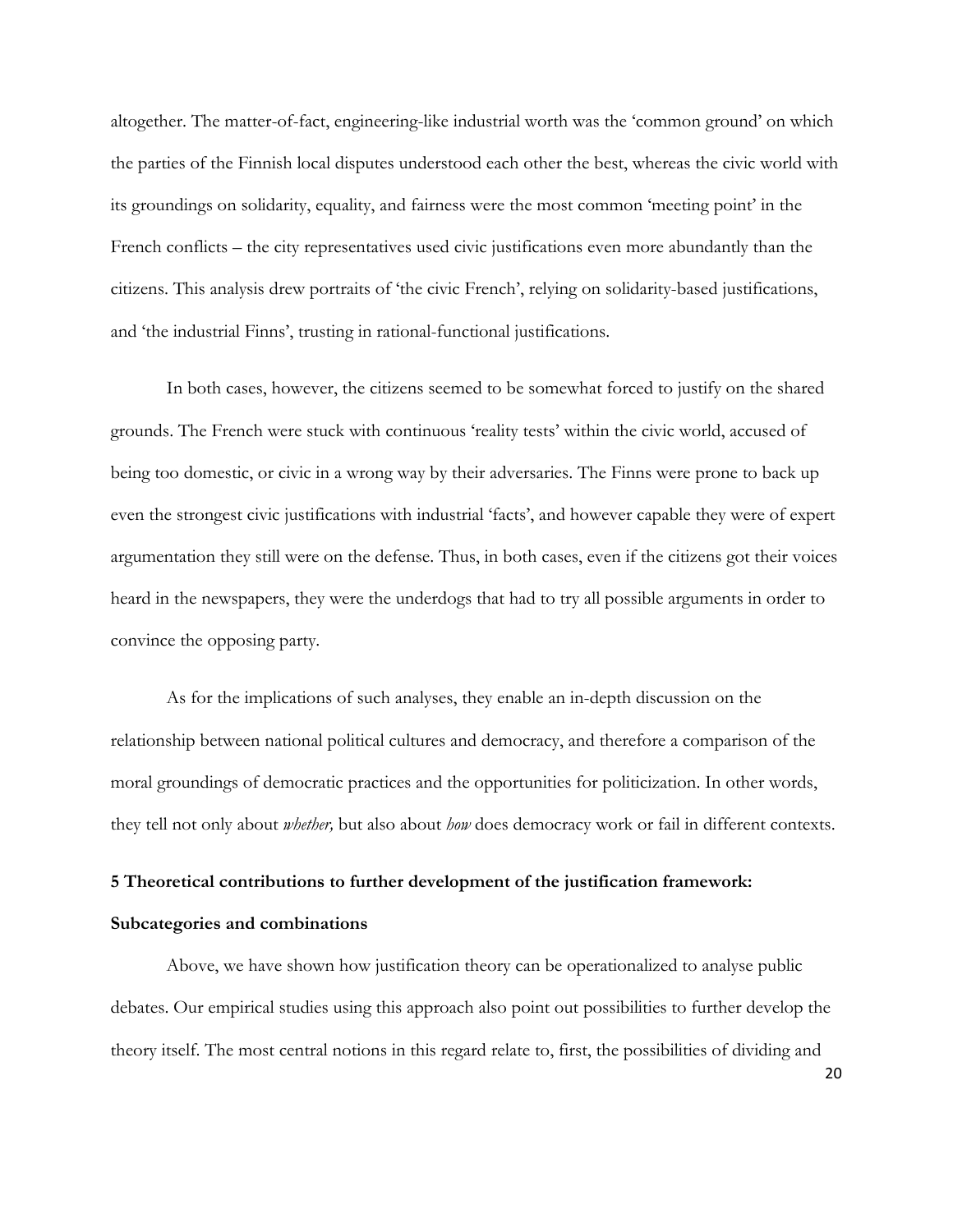combining the orders of worth and, second, identifying power relations, and henceforth the contextual opportunities to open issues for politicization, and to succeed in bringing forth one's arguments in the public sphere, by asking who gets to define which of the orders are dominant.

Most methods of textual analysis, including several variants of discourse and frame analysis, derive their categories inductively from the research material. One typical example of the type of findings such studies tend to report are the 'five predominant frames' which 'emerge from the interactive relationship between social movements and the mass media' (Boykoff, 2006, 201). This is of course informative of the public debate – here the early protests of the Global Justice Movement – in question, but draws only a limited picture of what are the meanings and values at stake in the debate. What kind of moral evaluations lay behind the (supposedly journalist-led) frames Boykoff identifies<sup> $\vec{v}$ </sup> as the discursive forces delegitimizing the protesters' cause? And what about the protesters, what is worthy for them, why were they fighting this then seemingly desperate battle against global financial institutions? With JA, the battle of meanings that goes on in the public sphere is made evident, as the justifications of different actors are considered; not only the ones that "determine" the frame. Clearly, some party often dominates a public debate, but this is exactly why analysing the political and moral dimensions of the arguments is crucial. Hence, the analysis of what is going on in a public debate becomes more nuanced when (also the dominating) arguments are analysed as subject to tests between different moral values. Furthermore, with JA, sociological analysis avoids the risk of neutralizing the dominant discourse that is often portrayed as apolitical in mainstream public sphere, and instead, can fully incorporate the power dynamics of public debates (for a critique of the neglect of power in framing literature, see e.g. Carragee & Roefs 2004).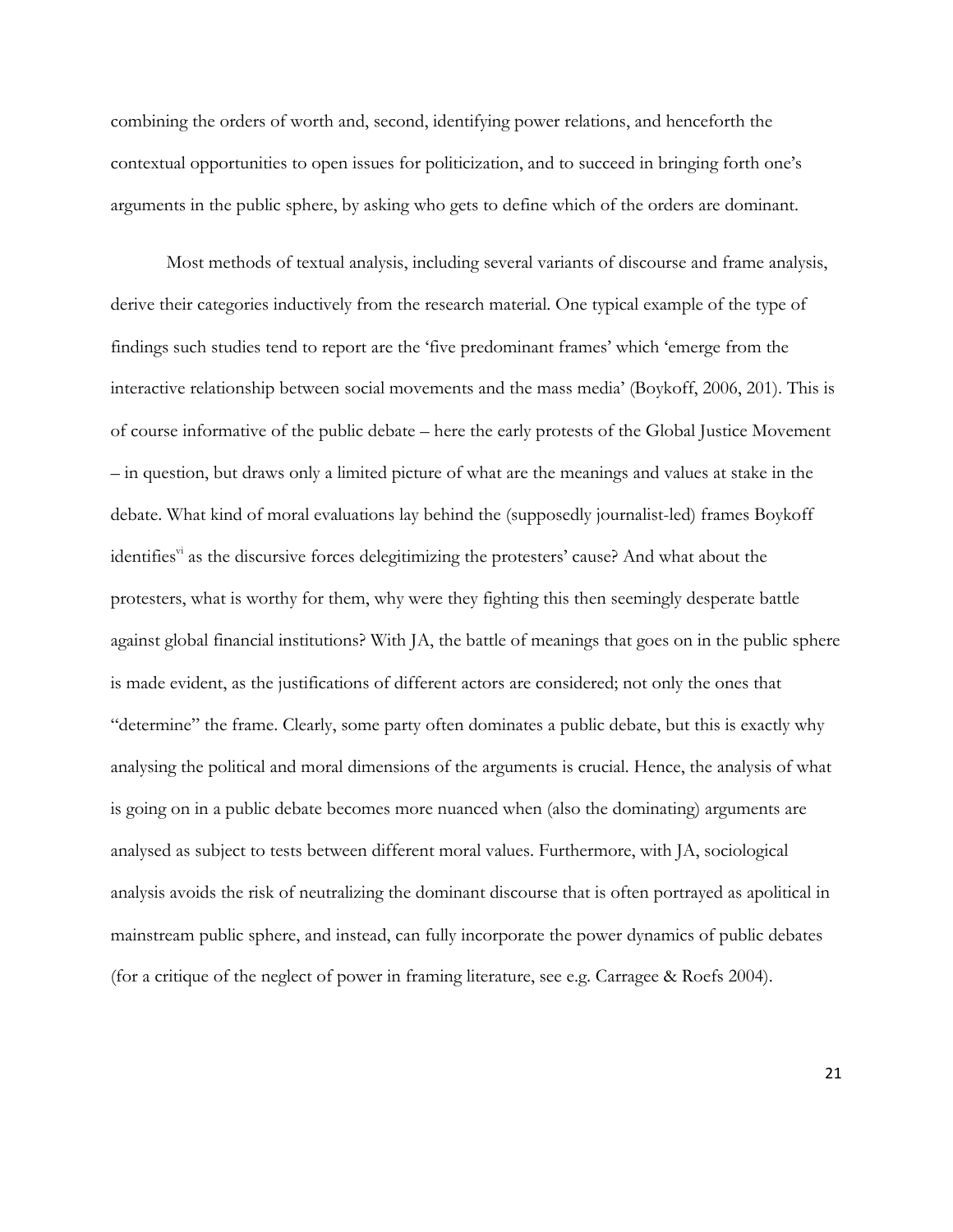In contrast to mainstream inductive approaches to "framing", JA starts with the seven predefined categories of the justification theory. Perhaps the most important insight of the theory, based on Boltanski and Thévenot's empirical studies, is that people in everyday disputes and political conflicts in the public sphere tend to resort to a relatively limited number of moral principles, which have also been elaborated throughout the history of modern political philosophy. Beginning with this kind of relatively stable set of principles has the advantage that it encourages one to see how today's disputes are related to more general discussion about moral principles, much of which is repeated (and gradually evolves) over long periods of time. <sup>vii</sup> Using a theoretically constructed set of categories has another advantage over approaches that draw the categories inductively from the research material: it enables comparisons between cases, be it countries or different public debates within the same country. If categories are drawn from the material by each case study separately, systematic comparison across cases is difficult and accumulation of knowledge about things such as political cultures is limited. Our approach presents one way of addressing these limitations.

Moreover, justifications analysis is by no means limited to looking for the occurrence of these seven categories in the data. Instead, Boltanski and Thévenot's original categories can be divided further as necessary, and their combinations are not limited to compromises and denunciations. The need to divide the orders of worth into subcategories came up in both of our case studies, especially regarding civic justifications. In the globalization debate civic claims were divided into democracy claims on the one hand, and equality claims on the other. In the local disputes it was clear that civic justifications were used in very different ways in Finland and in France.

In the globalization debate democracy justifications represent the procedural side of civic worth. According to arguments based on this type of justification, the biggest problem regarding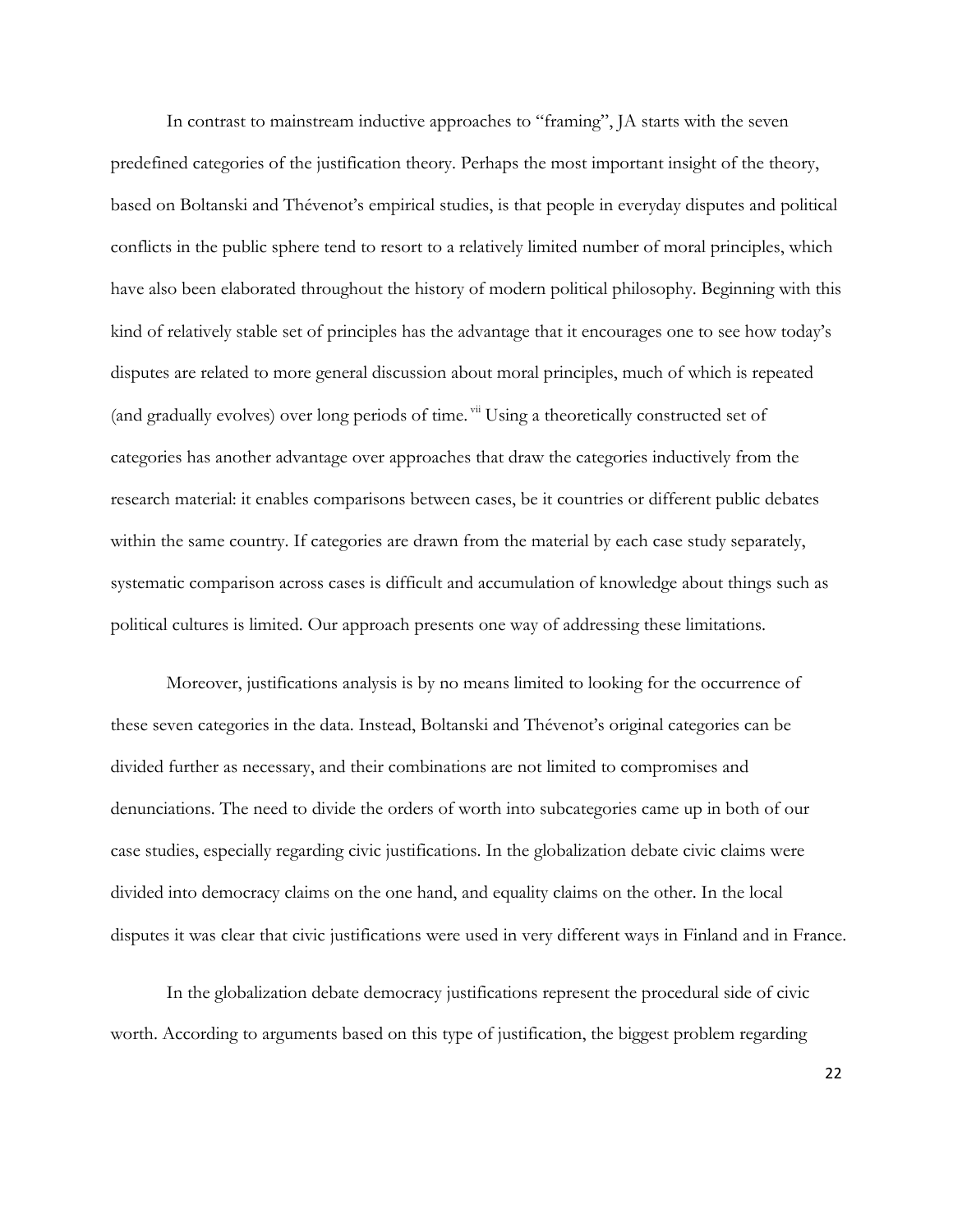globalization is that no democratic institutions exist for its governance. The other side of civic worth – arguments demanding a more equal distribution of income – focuses on the outcomes of globalization instead of governance procedures. The question is what consequences does globalization have for the distribution of income between and within countries, and for the mechanisms of taxation and redistribution.

Our second research example revealed important differences in the use of civic justifications in Finland and France. Whereas Finns emphasized laws and commonly agreed contracts when resorting to civic justifications, the French emphasized solidarity, equality between citizens and the significance of democratic participation. Regardless of this difference, the civic justifications in both countries clearly sprouted from the same root. By accounting for this variation in the use of civic justifications, we were able to deepen the results of our comparative analysis. The differences reflect the profoundly different conceptions held in the two political cultures about democracy, the collective understanding of the role of citizens and the different starting points of social bonds and solidarity (see Luhtakallio 2012). This observation describes the sensitivity of JA as a tool for comparative analysis. The method lends itself to examining cultural differences and similarities at different levels, from simple frequencies of the use of different justifications to delicate tones of cultural variations.

Another way to sensitize JA to the specificities of the data at hand is to focus on the different combinations of the orders of worth. Based on the two forms of combinations presented by Boltanski and Thévenot, *compromise* and *denunciation*, it is possible to form 42 pairs from the seven orders. When one includes cases where a compromise is formed between three orders of worth or where, for example, a compromise between two orders is denounced from the viewpoint of a third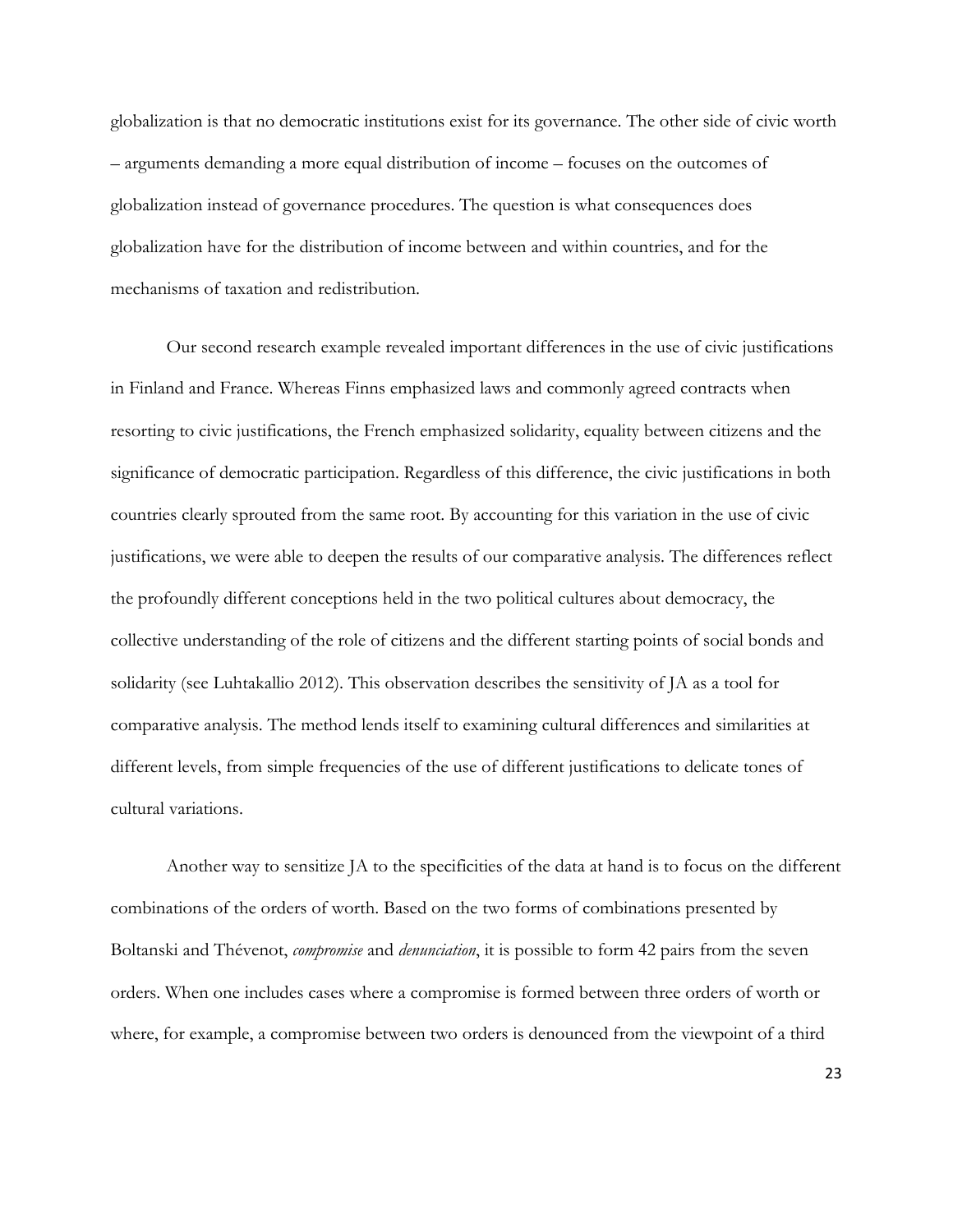order, the number of possible combinations increases to hundreds. Moreover, both of our case studies revealed ways of combining justifications beyond denunciations and compromises.

Analysing the globalization debate, we found that two justifications are often combined by saying that one is a *consequence* of the other. In other words, it is claimed that the common good as defined in one order of worth automatically results from policies promoting the good as defined in another. Some participants in the globalization debate argued that promoting the market good automatically leads to an increase in civic good, while others had the opposite view of this relation. The first argument claims that markets produce democracy. In an op-ed dealing with China's membership in the WTO, this relationship is presented as something resembling a law of nature: 'Liberalization of the economy is always followed by demands for other rights' (HS November 25, 1999). According to this conception, China's WTO membership will eventually result in the collapse of the rule by a single party. Thus, the best way to promote democracy in China is to liberalize the economy. On rare occasions in the globalization debate, this idea about the relationship of civic and market worth is reversed. It is argued that redistribution of income does not hinder economic growth, as neoclassical economic theory would claim, but, to the contrary, promotes it. Such Keynesian thinking was very important in the building of Nordic welfare states, including Finland, beginning in the 1950s. In the 2000s, the number of Finnish actors making this argument is surprisingly low. But as it happens, the World Bank, criticized heavily by the GJM for its hostility to social policy, does take up this argument – perhaps as a reaction to the widespread criticism of its programs around the world. The main theme of the Bank's *World Development Report 2005* is equality. A journalist summarizes the report as follows: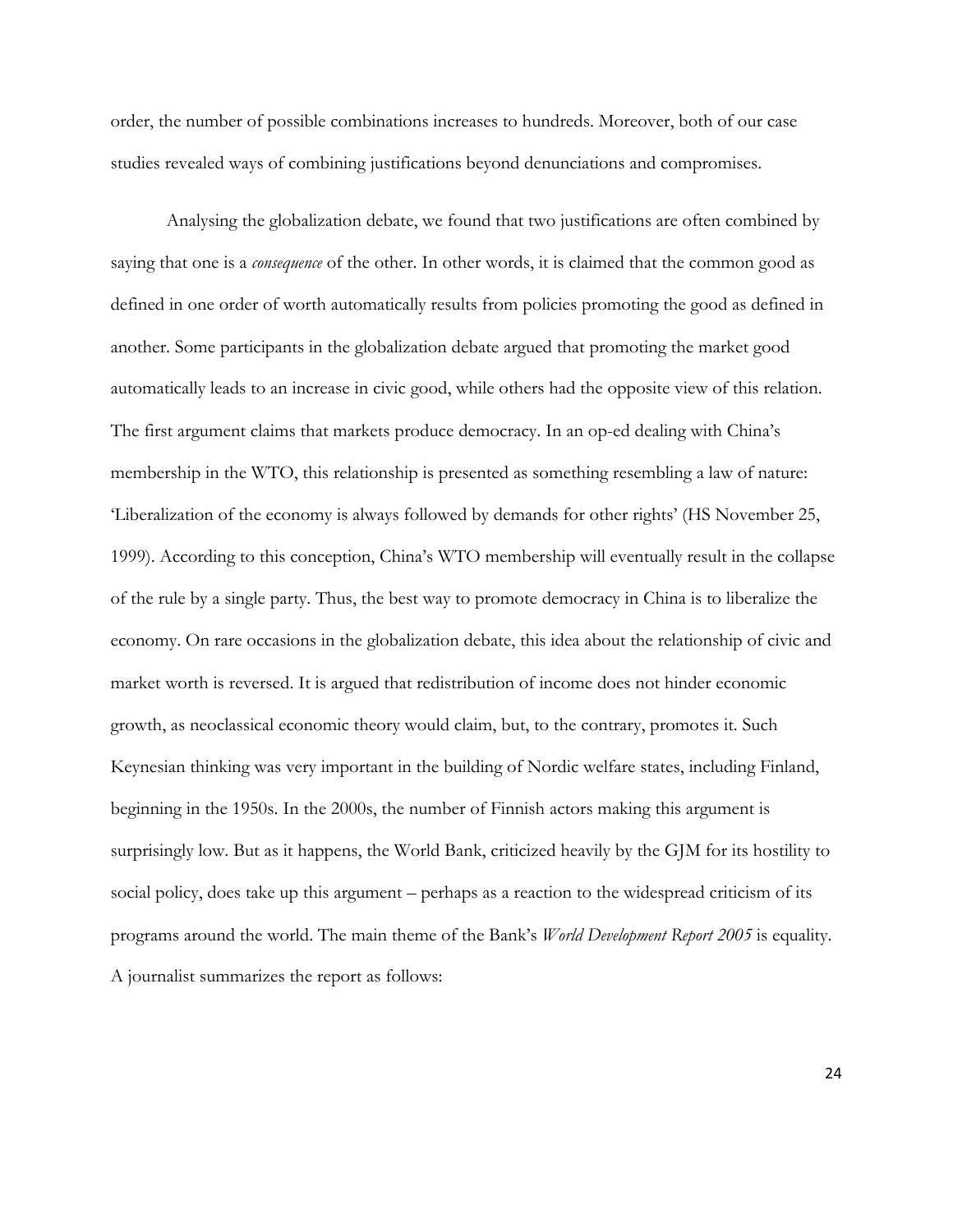The message of the report is simple: a good social and educational policy which provides equal possibilities for all, is also good economic policy. It makes possible the full use of the nation's resources, raises national economic productivity, and accelerates economic growth (HS September 22, 2005).

This example shows how JA helps in relating current public debates not only to the long history of political thought, but also to the more recent history of public debates about the same topic, increasing the potential for the accumulation of knowledge through linking several case studies that all use the same framework.

In the analysis of local disputes, we observed claims that combined orders of worth into more or less firm *couplings*. The couplings were combinations of justifications that did not alter the orders of worth, like in a compromise, or test their internecine supremacy, like in a denunciation-type combination. Citizen claim makers' use of coupling justifications was more frequent than city representatives'.

In the Finnish case, citizen claim makers justified their claims with a civic-industrial and/or market coupling so commonly that this combination rose to symbolize the ensemble of their claims. These couplings followed a fairly similar pattern in which the claim was justified with a coupling of justifications grounded, on the one hand, on laws and contracts, and on the other hand, on efficiency and quality and/or economy and savings. Civic justifications used by citizens seem 'natural': for example, in the case of a local tenant association demanding that the city should not change the code of tenement blocks because it would hamper resident democracy. In contrast, the frequent coupling of civic justifications with industrial and market ones raises the question whether this coupling is due to strategic necessity. The association also argued that a change in the code would hamper the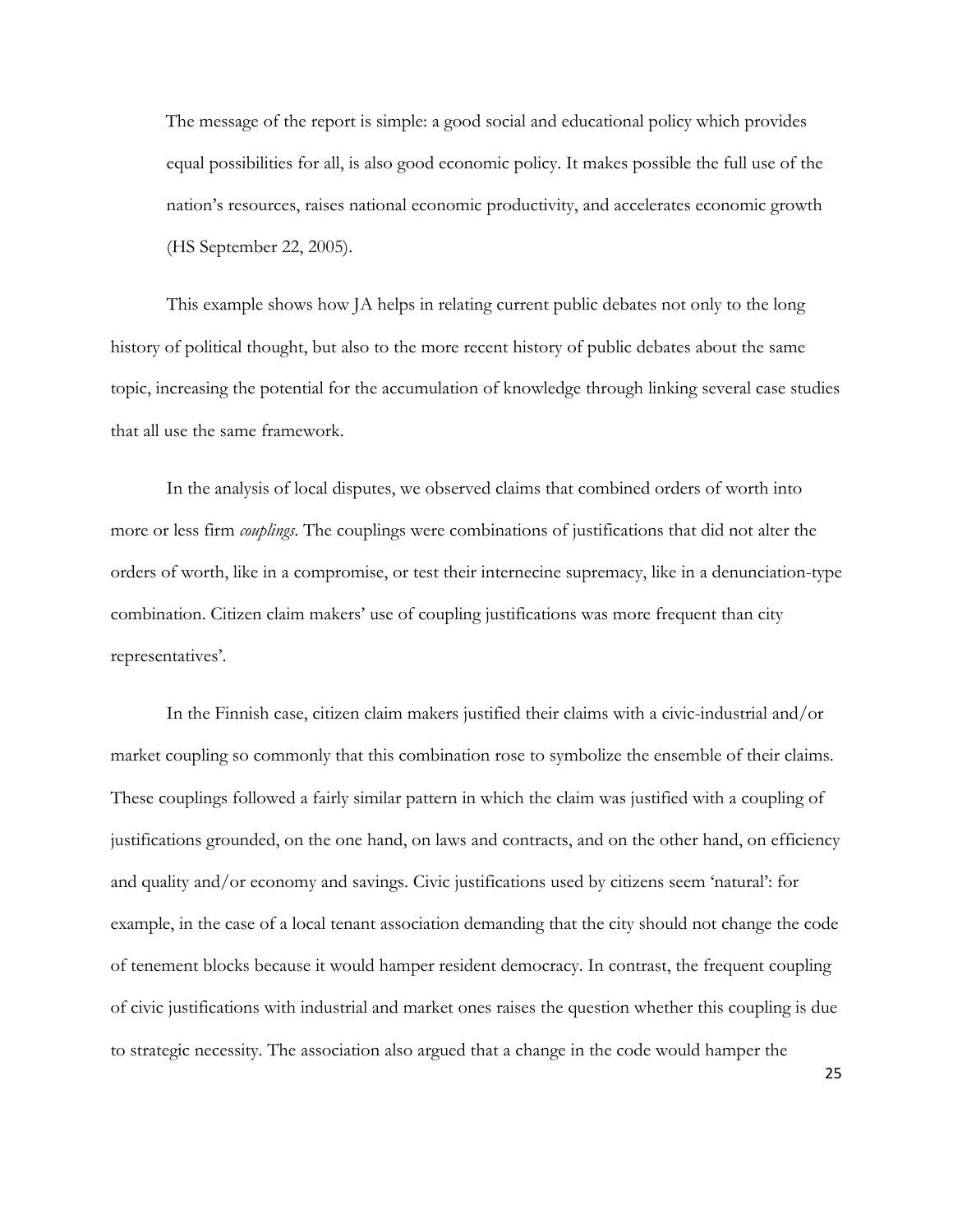efficient maintenance of the houses (industrial), and that resident democracy produces notable savings for the city in lower repair and maintenance costs (market). This form of coupling was recurrent in Finnish local disputes: citizens rarely justified their claims exclusively in terms of democracy, law or their rights as citizens, but almost always coupled their arguments with other types of worth, usually industrial or market.

Locating and interpreting the couplings helped us examine the question of power relations in the disputes. In Finland and France, the most recurrently deployed ways of justifying reflected not only cultural meaningfulness but also a degree of coercion, especially for the citizen claim makers who often had to settle for the terms of dispute – the orders of worth – set by the opposing party. Premises of justification theory include that everyone possesses the 'critical capacity' to use the orders of worth to justify claims, and that the orders are equal in the sense that claims invoking one order of worth are, in principle, as strong as those invoking any of the others. Our empirical analyses of public disputes raise the following question: how can these premises be fulfilled in empirical situations where the parties of the dispute are not equal in scope, resources or power potential? Another example from the Finnish data, with a citizen group justifying their claim with an industrialmarket coupling, illustrates the question: 'The inhabitants of *Viherlaakso* state that the district library has to be preserved, because its annual costs are not high, and its discontinuation would not bring the city big savings' (HS May 24, 2005).

The inhabitants' coupling of justifications to defend their library is startling. One can easily think of justifications based on civic worth in defence of a library, but instead, the inhabitants relied on the industrial worth to exhibit their expertise regarding the annual expenditure of public libraries and the scale of the city's budget, while also reinforcing their claim with the cold market fact that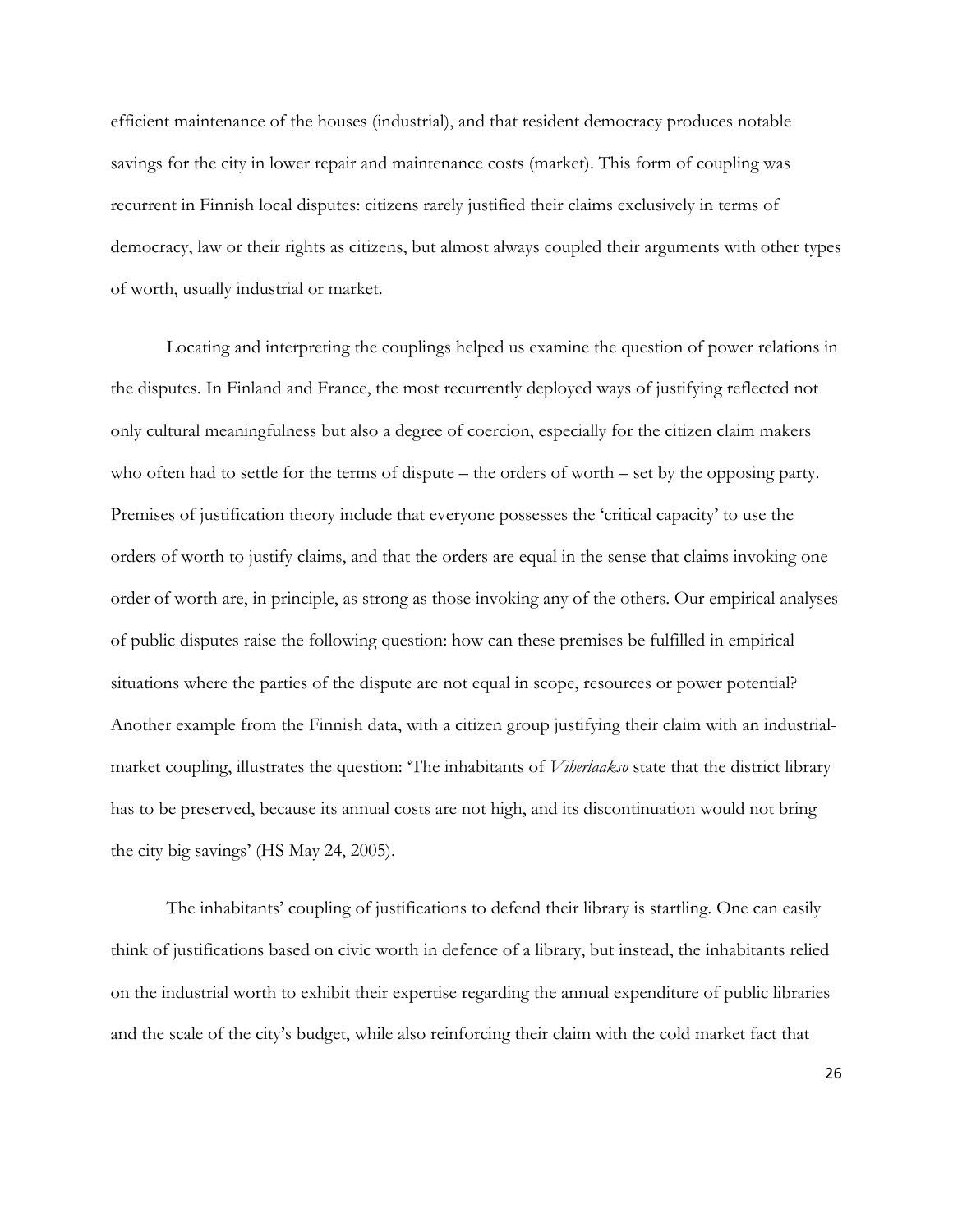closing down the library would not amount to notable savings. In this coupled justification the power relations seem to affect the citizen claim makers: they operate within an agenda set by power holders.

In the French data, in contrast, justifications that seemed constrained appeared within the civic worth. Recurrently, a city representative would justify her/his position based on the principles of participatory democracy. The citizens opposing the claim then presented another civic justification – instead of, for example, uttering an industrial argument that the procedures of participatory democracy were dysfunctional. In Finland, the common ground seemed to be set by the bureaucratic rule of a political culture where citizens are not easily given the role of political actors, whereas in France, the rigid political hierarchy underlying the Republican rhetoric of egalitarian politics resulted in a somewhat uneasy coerciveness of the civic order of worth. As these examples illustrate, analysing different combinations of orders of worth and tracing recurrent features in these combinations makes it possible to develop the capacity of justification theory to take into account context specific power relations, and to shed light on how politicization processes occur, succeed, and fail. Understanding of the latter is of crucial importance in examining democratization and also multiple current challenges in "old" democracies (se Luhtakallio, 2012).

### **6 Conclusions**

We have written this article with the conviction that the best way to present a research method is to show how it works. Hence, we introduced the JA by presenting its use in two empirical studies, highlighting the different possibilities of data, scope and measure of analysis, as well as the axes of interpretation the method opens. Analyzing the globalization debate in Finland, we argued that arguments are more likely to become successful in the public sphere if they are supported by a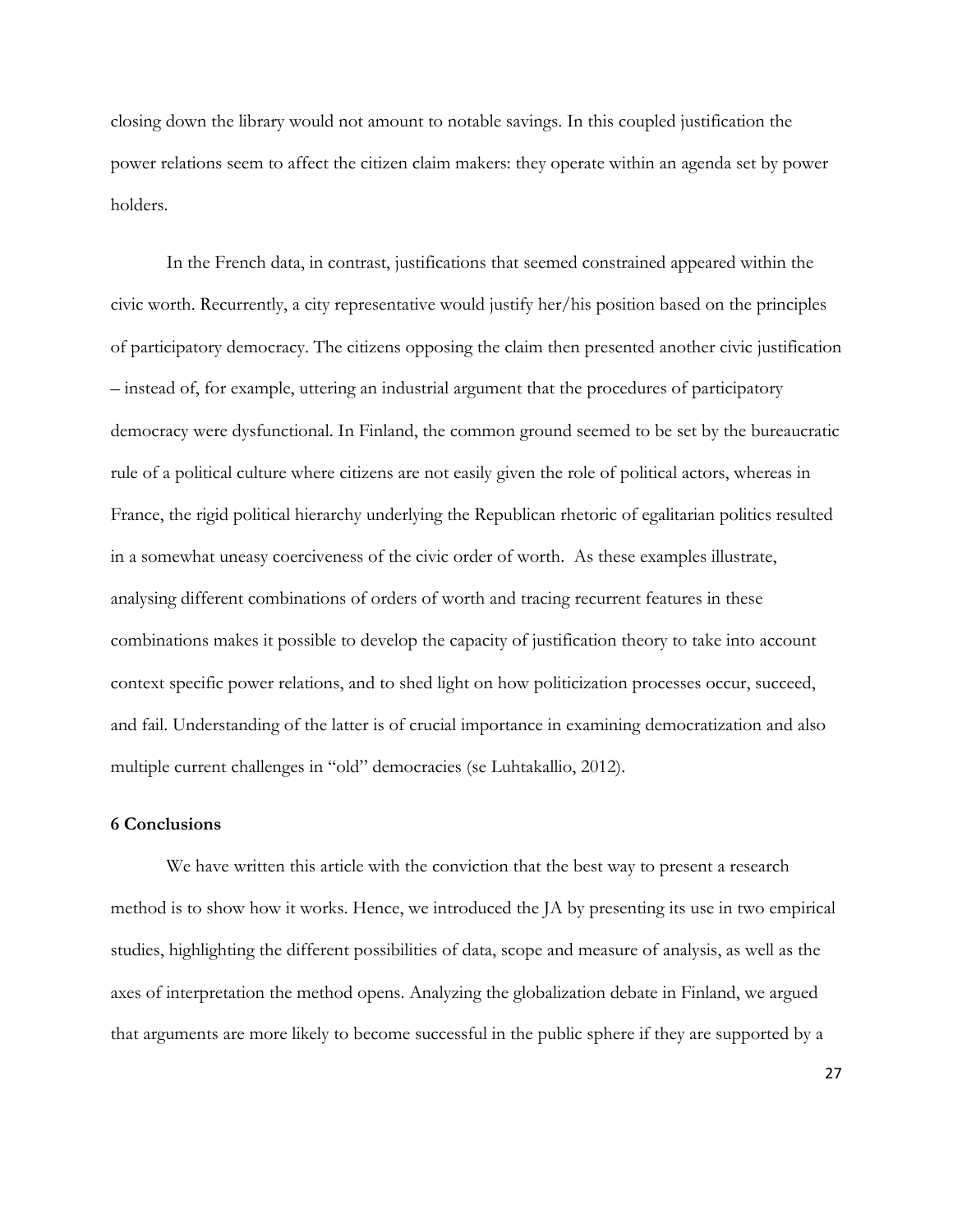broad set of justifications, appealing to a wide range of potential allies and accepted, to some extent, by potential opponents. Comparing Finnish and French local disputes, we found that in the former, both citizens and the decision makers resort to industrial justifications, emphasizing efficiency and expertise. In the latter, the civic worth provides a similar 'common ground' for justifying public claims, emphasizing civil rights, deliberative procedures and solidarity.

We have presented Boltanski and Thévenot's classification of seven orders of worth as one possible way of recognizing and understanding the moral dimension of conflicts in the public sphere – often left in the margins by conventional approaches to the study of framing. There is, of course, no reason to assume that the number of relevant categories should be limited to seven. Furthermore, as we have noted, it is important to proceed with caution with regard to the sensitivity of the framework towards non-Western cultural traits.

This categorization, however, does have roots running through Western moral philosophy and is, consequently, widely recognized and utilized by a range of political actors across different settings. This, we have argued, makes the framework particularly suitable for comparisons between different debates, time periods and national contexts. If, on the one hand, systematic differences are found in the use of justifications across different debates within the same national context, relatively robust conclusions about persistent traits of political culture in that context can be drawn. If, on the other hand, ways of justifying arguments are found that form common ground across national political cultures, this opens the way to better understanding the possibilities of global public deliberation.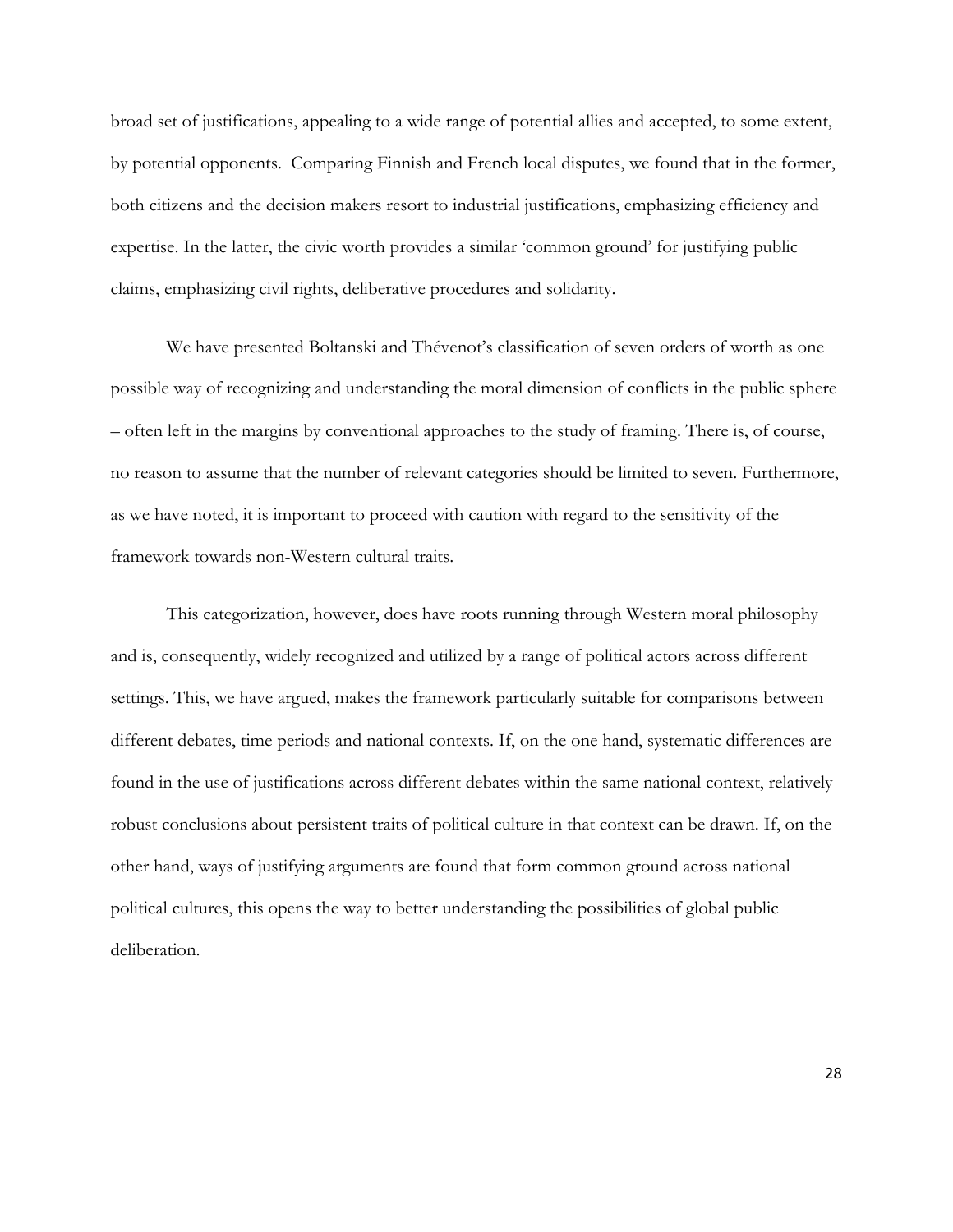i We'd like to thank Laurent Thévenot, Risto Alapuro, Markku Lonkila, Veikko Eranti, Anna Kukkonen, Tomi Lehtimäki, Tuukka Ylä-Anttila, and other members of the Helsinki Research Group for Political Sociology, the three anonymous reviewers and all other colleagues who have given feedback on earlier versions of this work on a number of occasions.

<sup>ii</sup> This applies at least in the context of mediated public spheres of modern democracies. The extent to which moral talk even in these special circumstances is limited to the framework described by the seven orders of worth is, of course, an important question. We see this as an empirical question and point out ways to make the framework more flexible through our research examples in section 5.

iii The data was selected through two-phase purposive sampling. First, nine key events in the debate, marked by peaks in the occurrence of the word 'globalization', were selected. Second, a qualitative reading of a part of the sample was used to generate a wider set of keywords referring to institutions (such as 'WTO', 'G8'), phenomena (such as 'trade', 'liberalization') and event locations (such as 'Genoa') associated with globalization, to capture also articles that discussed globalization withouth using the term itself. The newspaper's online archive was then searched with this set of keywords for a period of one week before and three weeks after each event. This resulted in a sample of 491 articles in which a total of 717 claims were presented. The data include different types of articles: news reports, opinion pieces, and editorials.

iv The data was collected from the newspapers *Helsingin Sanomat* (HS) and *Le Progrès* (LP) between January and June in 2005. It comprised 198 articles and 267 claims (Finland n=140, France n=127). Due to the different scope of the two newspapers, and in order to collect a comparable sample of notably *local* disputes, the Finnish data was collected only from the 'City' section of *Helsingin Sanomat* that concentrates only on the Helsinki region, while *Le Progrès* was covered in its entirety (Luhtakallio, 2012, 198). The data includes all articles (only reportage and news articles written by journalists were included, as opinions and editorials did not exist in the French data source) that concerned local conflict issues – participatory democracy, social movement actions addressing the city, encounters, deliberations, disagreements – and included an exchange between citizens (individuals or groups) and representatives of the city (politicians, office holders, mayors, spokespersons of municipal/regional institutions) (Luhtakallio, 2012, 198-199). The articles were collected by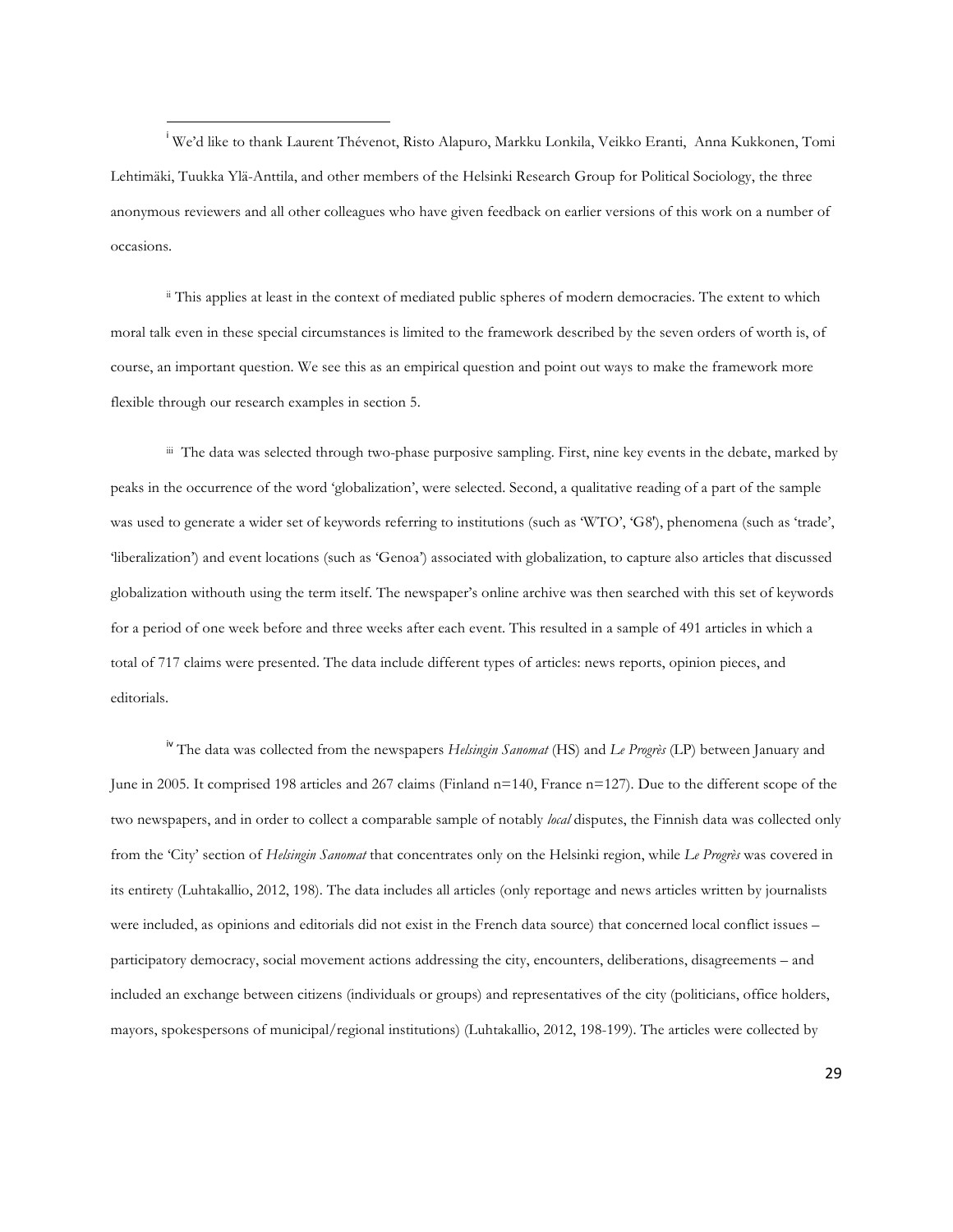using both digital and manual archives (microfilmed in the case of Helsingin Sanomat, bound in the case of Le Progrès). The digital archives were searched with a set of keywords related to local issues and participation (see Luhtakallio, 2012, 217), and the analogical archives were read through at the level of titles.

<sup>v</sup> For more details on the comparison of the two newspapers and the two cities, see Luhtakallio, 2012, 16-19, 196-201.

vi The frames identified by Boykoff were the Violence Frame, the Disruption Frame, the Freak Frame, the Ignorance Frame, and the Amalgam of Grievances Frame (Boykoff 2006, 211).

vii Indeed, the suggestions of the exploration worth and the project worth have been put forward (Auray and Vétel 2013; Boltanski and Chiapello 1999). These have not been included in our framework for reasons inherent to the critical debate about the justification theory: both suggestions are, in different ways, 'special cases' that do not quite follow the same pattern as the original six. However, the seventh, the ecological worth, does follow the same pattern in our reading (Lafaye and Thévenot 1993, for an extensive debate see Blok 2013).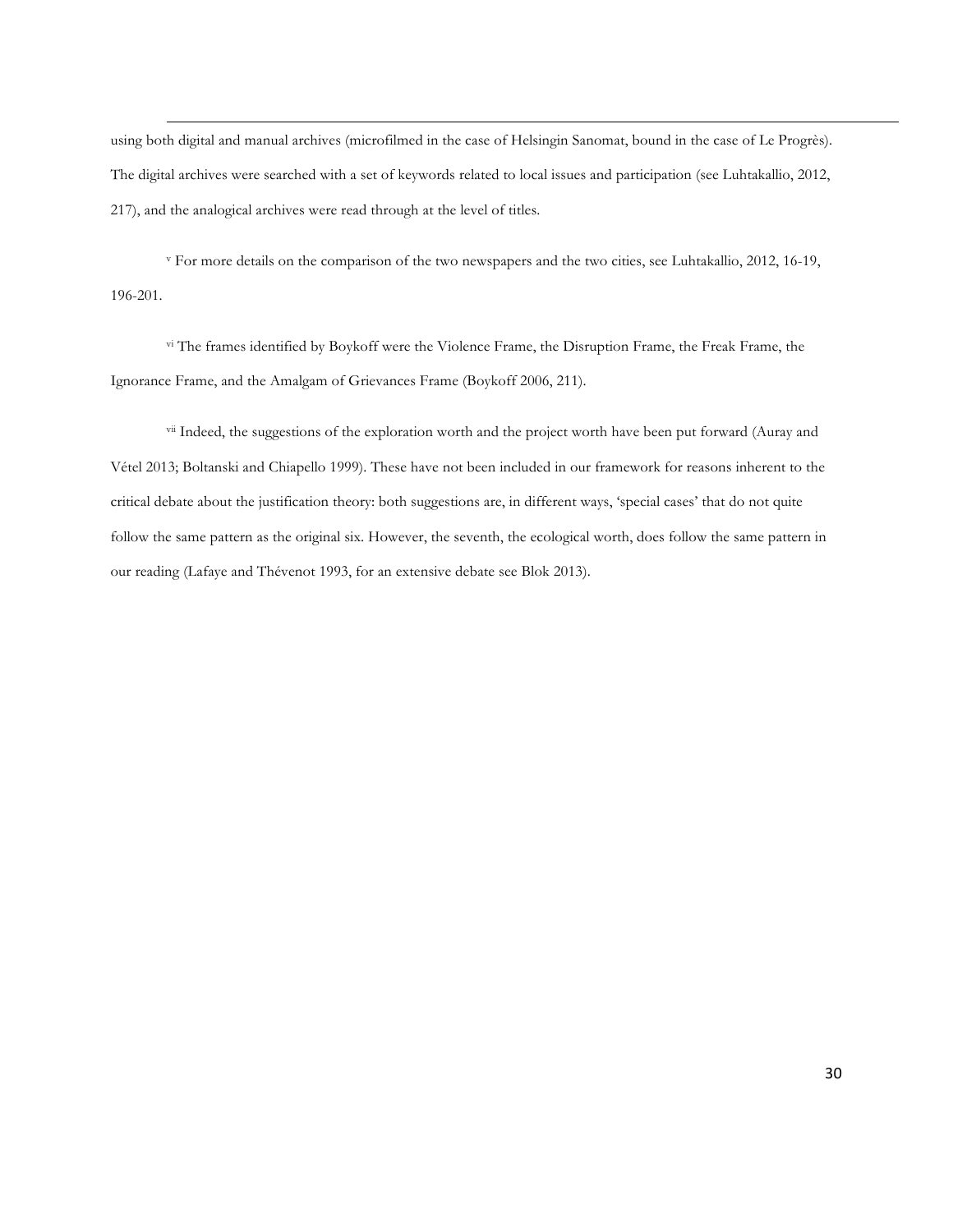## **Literature**

- Abulof, U (2013) 'Normative concepts analysis: unpacking the language of legitimation', *International Journal of Social Research Methodology,* Vol. 18, No. 1, p. 73–89.
- Adkins, L and Lury, C (eds.) (2011) 'Special Issue: Measure and Value'. *The Sociological Review* Vol. 59, Supplement s2.

Augustine (1972[1470]), *City of God*. Trans. by Henry Bettenson. Hammondsworth: Penguin Books.

- Auray, N and Vétel B (2013) 'L'exploration comme modalité d'ouverture attentionnelle: le cas d'un jeu freemium', *Réseaux* No. 182, p. 153–186.
- Blok, A (2013) 'Pragmatic sociology as political ecology. On the many worths of nature(s)', *European Journal of Social Theory*, Vol. 16, No. 4, p. 492–510.
- Blok, A (2015) 'Attachments to the common-place: pragmatic sociology and the aesthetic cosmopolitics of eco-house design in Kyoto, Japan', *European Journal of Cultural and Political Sociology*, in press.
- Blokker, P (2011) 'Introduction to the special issue. Pragmatic sociology: Theoretical evolvement and practical application'. *European Journal of Social Theory* Vol. 14, No. 3, p. 251–261.

Boltanski, L and Chiapello E (1999) *Le nouvel esprit du capitalism*. Paris: Gallimard.

Boltanski, L and Thévenot, L (1999) 'The sociology of critical capacity', *European Journal of Social Theory* Vol. 2, No. 3, p. 359–377.

Boltanski, L and Thévenot, L (1991) *De la justification. Les Economies de la Grandeur*. Paris: Gallimard.

#### \* The authors have contributed equally to this work. Direct correspondence to tuomas.yla-anttila@iki.fi or eeva.luhtakallio@uta.fi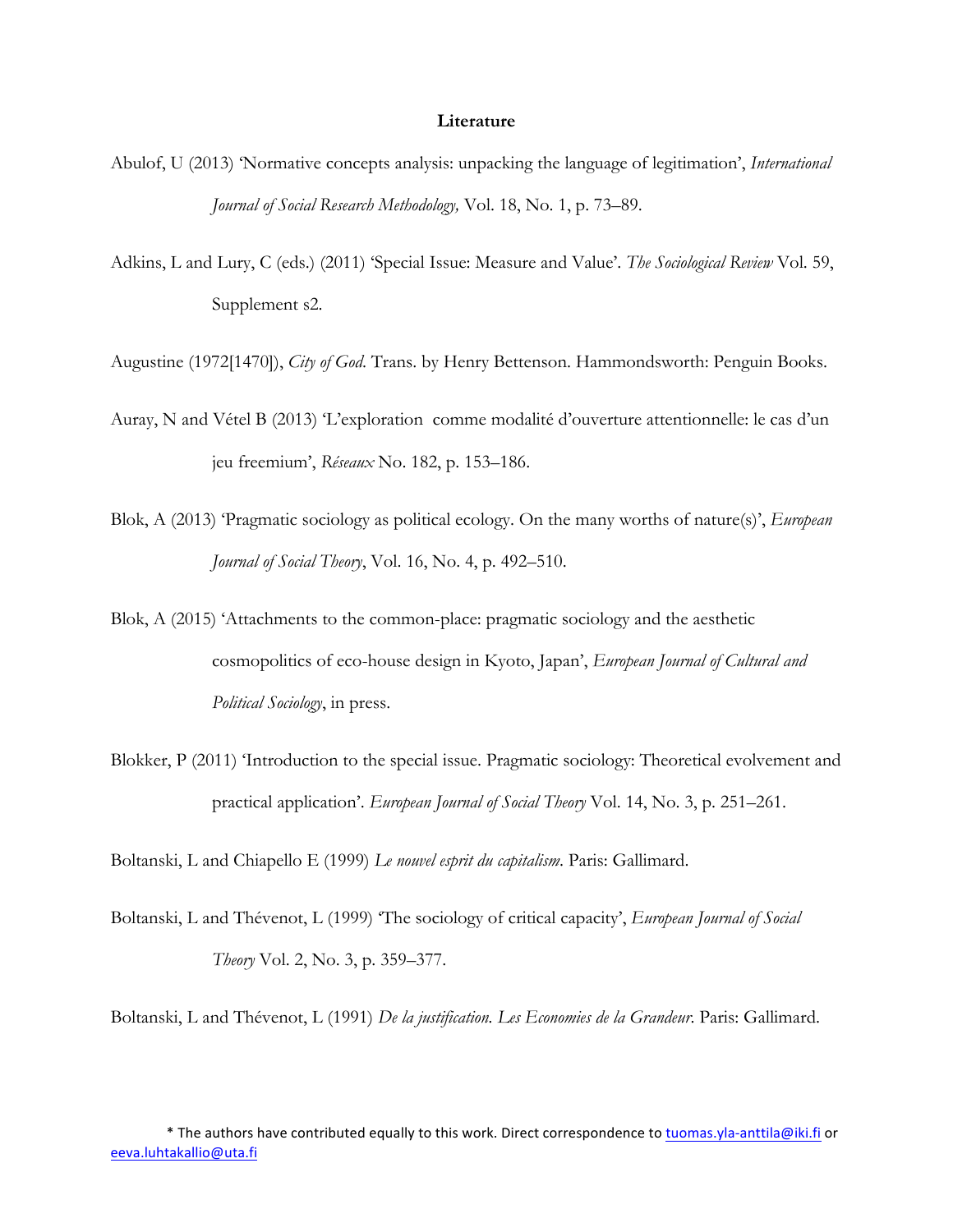Borgh, V (2011) 'One-way Europe? Institutional guidelines, emerging regimes of justification, and paradoxical turns in European welfare capitalism', *European Journal of Social Theory* Vol. 14 No. 3, p. 321–341.

Bossuet, J B (1967 [1709]) *Politique tireé des propres paroles de l'Écriture sainte*. Geneve: Droz.

Boykoff, J (2006) 'Framing dissent: Mass-media coverage of the global justice movement', *New Political Science* Vol. 28, No. 2, p. 201–28.

Camus-Vigué, A (2000) 'Community and civic culture: the Rotary Club in France and the United States', in Lamont. M and Thévenot, L (eds.) (2000) *Rethinking Comparative Cultural Sociology: Repertoires of Evaluation in France and the United States.* Cambridge: Cambridge University Press, p. 213–228.

- Carragee, K M, and Roefs, W (2004) 'The neglect of power in recent framing research', *Journal of communication* Vol. 54, No. 2, p. 214–233.
- Centemeri, L (2011) 'Retour à Seveso La complexité morale et politique du dommage à l'environnement', *Annales. Histoire, Sciences Sociales* Vol. 66, No.1, p. 213–240.
- Centemeri, L (2015) 'Reframing Problems of Incommensurability in Environmental Conflicts Through Pragmatic Sociology: From Value Pluralism to the Plurality of Modes of Engagement with the Environment', *Environmental Values*, Vol. 24, No. 3, p. 299– 320(22).
- d' Haenens, L and de Lange, M (2001) 'Framing of asylum seekers in Dutch regional newspapers', *Media, culture and society,* Vol. 23, No. 6, p. 847–860.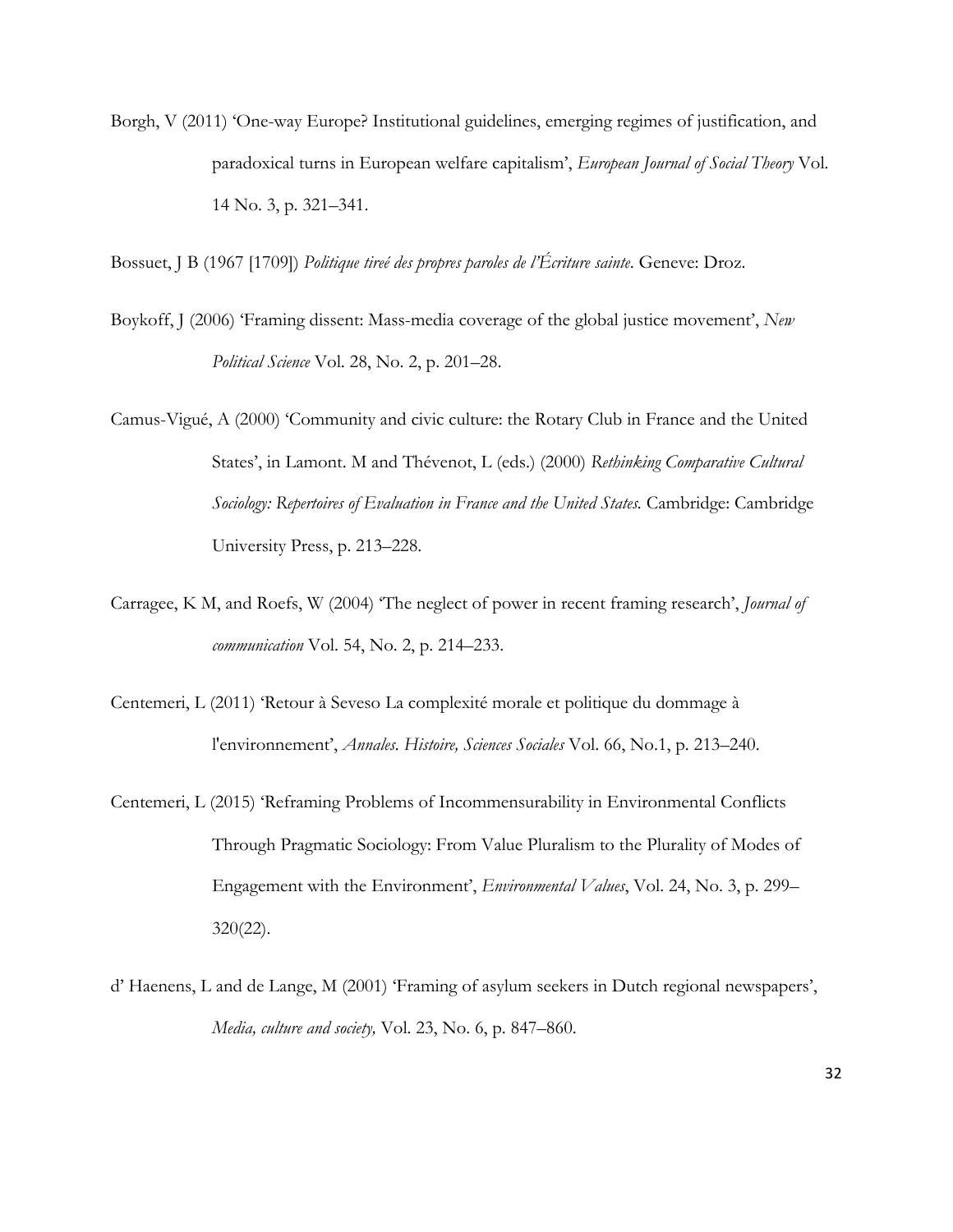Dirikx, A and Gelders, D (2010) 'To frame is to explain: a deductive frame-analysis of Dutch and French climate change coverage during the annual UN conferences of the parties', *Public understanding of science* Vol. 19, No. 6, p. 732–742.

Durkheim, E (1912) *Les formes élémentaires de la vie religieuse*. Paris: Presses Universitaires de France.

Durkheim, E (1893) *De la division du travail social*. Paris: Presses Universitaires de France.

- Entman, R M (1993) 'Framing: toward clarification of a fractured paradigm', *Journal of Communication* Vol. 43, No. 4, p. 51–8.
- Fahmy, S (2010) 'Contrasting visual frames of our times: A framing analysis of English- and Arabic language press coverage of war and terrorism', *International Communication Gazette*, Vol. 72, No. 8, p. 695–71.
- Fourcade M (2011) 'Cents and sensibility: economic valuation and the nature of 'nature.' *American Journal of Sociology*, Vol. 116, No. 6, p. 1721–77.
- Haidt, J (2012) *The righteous mind: Why good people are divided by politics and religion*. New York: Pantheon.

Hitlin, S and Vaisey, S (2010) *Handbook of sociology of morality*. New York: Springer.

- Hobbes, T (1894[1651]) *Leviathan; or, the matter, form, and power of a commonwealth ecclesiastical and civil*. London, Glasgow and New York: G. Routledge and Sons.
- Jagd, S (2011) 'Pragmatic sociology and competing orders of worth in organizations', *European Journal of Social Theory* Vol. 14, No. 3, p. 343-359.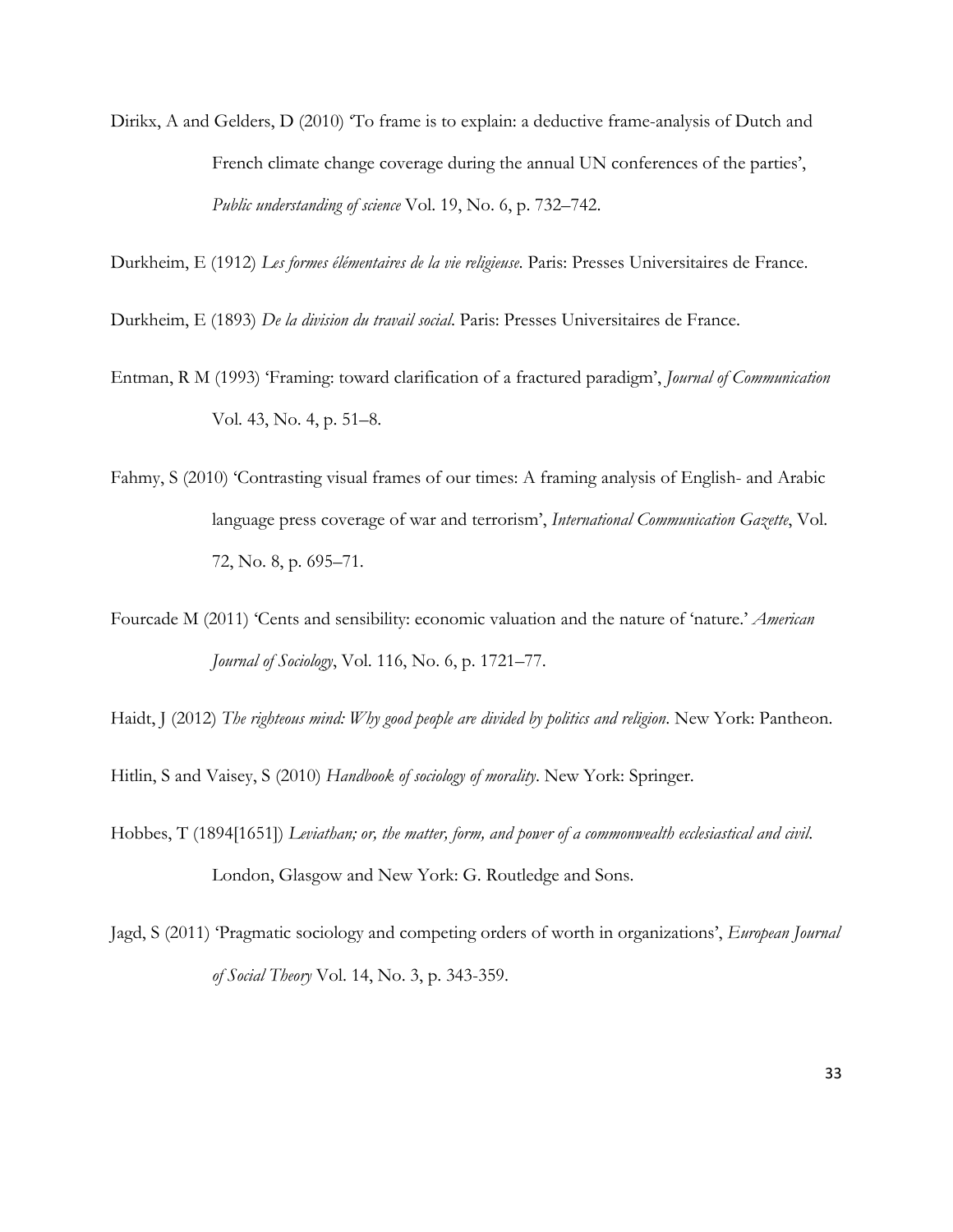Keane, J (1995) 'Structural transformations of the public sphere', *The Communication Review* Vol. 1, No. 1, p. 1–22.

Koopmans, R, & Statham, P (Eds.) (2010) *The making of a European public sphere: Media discourse and political contention.* Cambridge University Press.

Kriesi, H, Grande, E, Dolezal, M, Helbling, M, Höglinger, D, Hutter, S, & Wüest, B (2012) *Political conflict in western Europe.* Cambridge University Press.

- Lafaye, C and Thévenot, L (1993) 'Une justification écologique? Conflits dans l'aménagement de la nature', *Revue Française de Sociologie*, Vol. 34, No. 4, p. 495–524.
- Lamont. M and Thévenot, L (eds.) (2000) *Rethinking Comparative Cultural Sociology: Repertoires of Evaluation in France and the United States.* Cambridge: Cambridge University Press.
- Lamont, M (2000) 'The rhetorics of racism and anti-racism in France and the United States', in Lamont. M and Thévenot, L (eds.) (2000) *Rethinking Comparative Cultural Sociology: Repertoires of Evaluation in France and the United States*. Cambridge: Cambridge University Press, p. 25–55.
- Lehtonen, T-K and Liukko, J (2010) 'Justifications for commodified security: The promotion of private life insurance in Finland 1945–90', *Acta Sociologica* Vol. 53, No. 4, p. 371–386.
- Luhtakallio, E (2012) *Practicing Democracy. Local Activism and Politics in France and Finland*. Basingstoke: Palgrave Macmillan.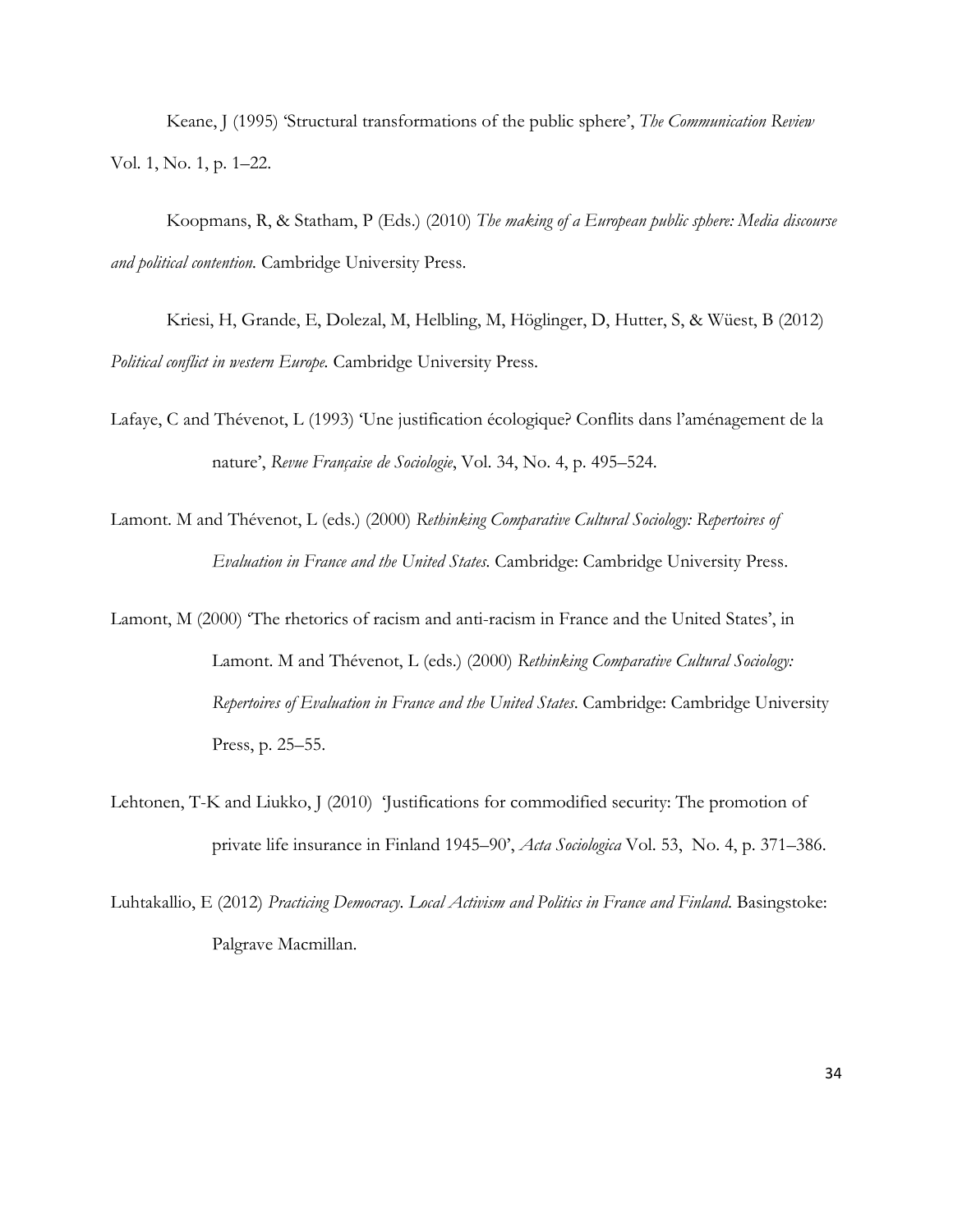- Luhtakallio, E and Ylä-Anttila, T (2011) 'Julkisen oikeuttamisen analyysi sosiologisena tutkimusmenetelmänä.' [Public justification analysis as a sociological tool] *Sosiologia* 48: 1, 34-51.
- Margolis, E (1999) 'Class pictures: Representations of race, gender and ability in a century of school photography', *Visual Studies*, Vol. 14, No. 1, p. 7–38.
- Morreale, J (1991) *A new beginning. A textual frame analysis of the political campaign film*. Albany: State University of New York Press.
- Neuman, W, Just, M and Crigler, A (1992) *Common knowledge: News and the construction of political meaning.*  Chicago: University of Chicago Press.

Ojala, M (2001) 'Eduskunta Tobinin veron puolella' In https://www.kepa.fi/uutiset/1837 Accessed May 26, 2016.

Robbins, J (2012) 'On becoming ethical subjects: Freedom, constraint, and the anthropology of morality', *Anthropology of This Century* Vol. 5*.* http://aotcpress.com/articles/ethicalsubjects-freedom-constraint-anthropology-morality/.

Rousseau, J J (1762) *Du Contrat Social ou Principes du droit politique*. Marc-Michel Rey, Amsterdam.

Sen, A (2010) *The idea of justice*. London and New York: Penguin Books.

Smith, A (1776) *An inquiry into the nature and causes of the wealth of nations*. London: Strahan and Cadell.

Snow, D A and Benford, R (1988) 'Ideology, frame resonance, and participant mobilization', *International Social Movements Research* Vol.1, p. 197–218.